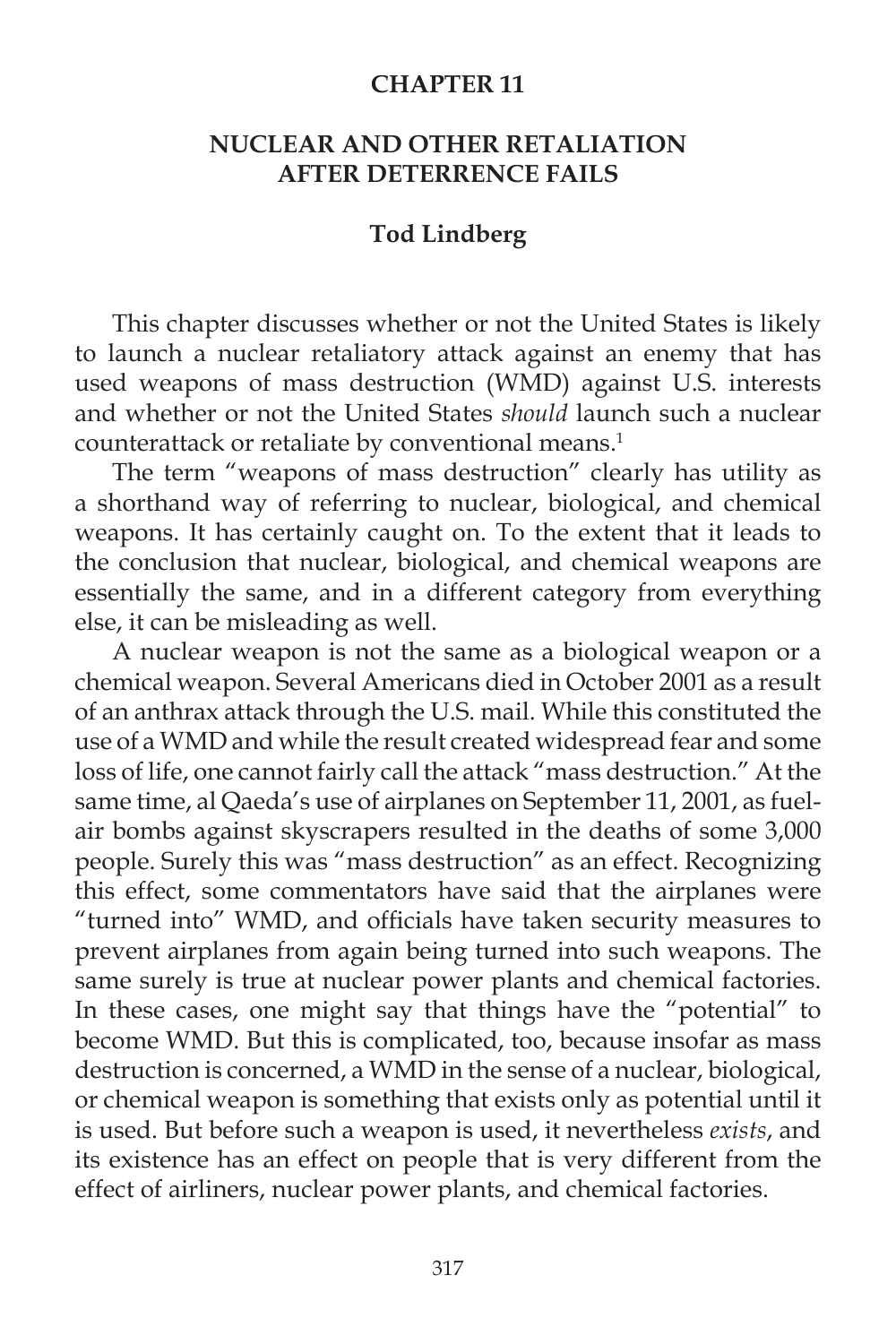It is important to see the ways in which things are similar, but not at the expense of seeing the ways in which they differ. And one must always avoid the deformative temptation of theory, namely, to take a particular situation in the here-and-now, to describe it abstractly, and to suppose that it thereby poses broad abstract and general questions.

 So if the question is what to do with or about nuclear weapons or other WMD, we should closely examine the categories of situations we may face―what is known to be possible―before venturing any general conclusions.

Here, then, are some possibilities:

- 1. Actions involving nonstate actors and/or state actors acting covertly:
- 1.1. A conventional bombing attack against U.S. interests abroad, killing: 1) many people but few Americans; or 2) hundreds of Americans.
- 1.2. A conventional bombing attack against the United States homeland killing 1) a few Americans; or 2) hundreds of Americans.
- 1.3 A non-WMD attack against the United States homeland killing thousands of Americans.
- 1.4. A biological attack somewhere in the world sickening/ killing 1) hundreds/dozens including a few Americans; 2) thousands/hundreds including some Americans; 3) tens of thousands/thousands including many Americans.
- 1.5. A biological attack on the United States homeland sickening/ killing 1) hundreds/dozens of Americans; 2) thousands/ hundreds of Americans; 3) tens of thousands/thousands of Americans.
- 1.6. A chemical attack somewhere in the world killing 1) many people including a few Americans; 2) thousands of people including hundreds of Americans.
- 1.7 A chemical attack on the United States homeland killing 1) a few Americans; 2) hundreds of Americans; 3) thousands of Americans.
- 1.8 Detonation of a radiological weapon immediately killing a number of Americans and causing an unknown number of excess future cancer deaths.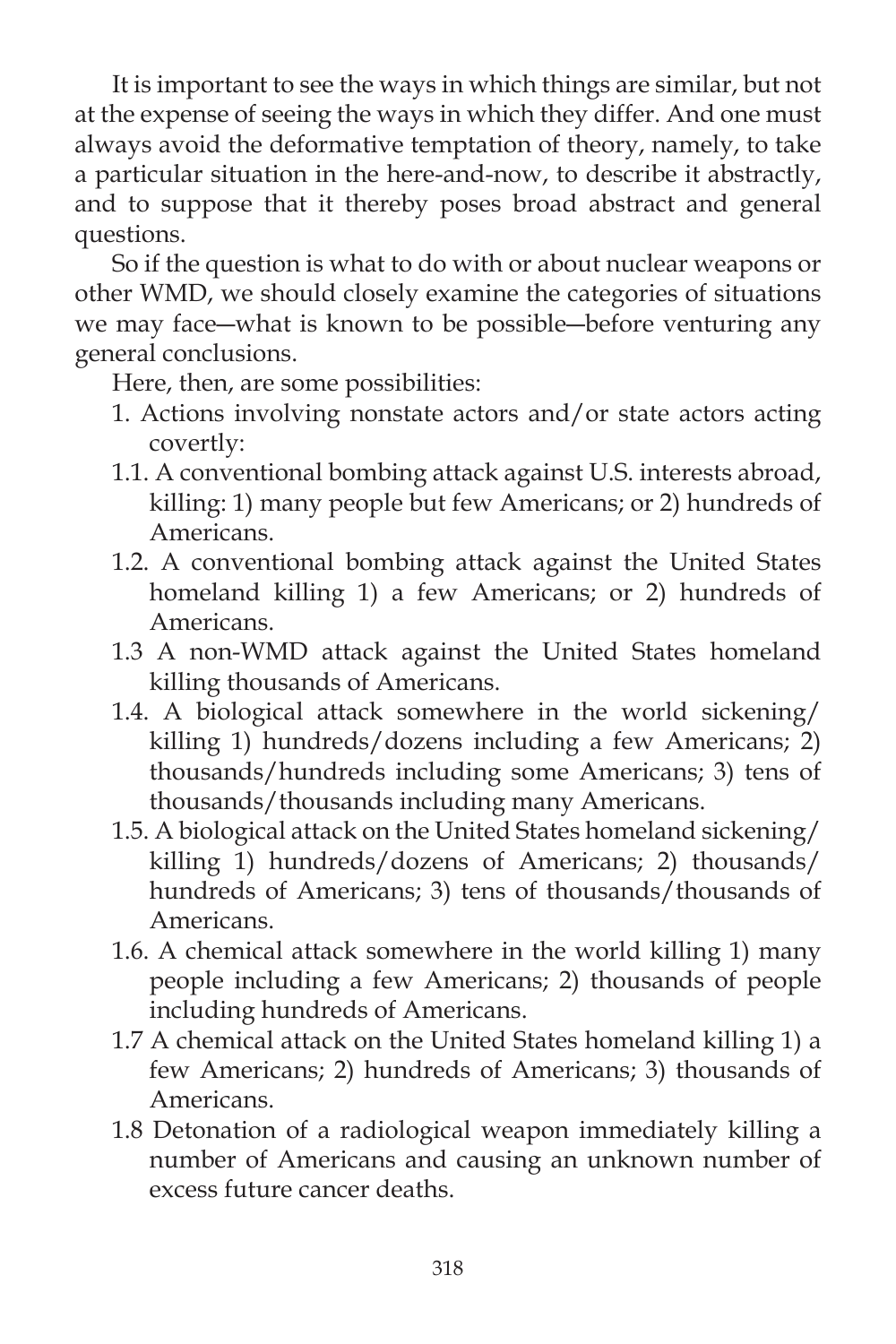- 1.9 Detonation of a single small nuclear weapon somewhere in the world killing 1) thousands including hundreds of Americans 2) tens of thousands including thousands of Americans.
- 1.10 Detonation of a single small nuclear weapon on the United States homeland killing 1) thousands of Americans 2) tens of thousands of Americans.
- 1.11 Detonation of a series of nuclear weapons including some on the United States homeland and killing hundreds of thousands.
- 2. Actions taken openly by state actors (acts of war).
- 2.1 Use of chemical or biological weapons against U.S. forces, killing 1) a few Americans 2) hundreds of Americans 3) thousands of Americans.
- 2.2 Use of conventional weapons against U.S. civilians at home, killing 1) hundreds 2) thousands.
- 2.3 Use of chemical weapons against U.S. civilians at home, killing 1) hundreds 2) thousands.
- 2.4 Use of biological weapons against U.S. civilians at home, sickening/killing 1) hundreds/dozens of Americans 2) thousands/hundreds of Americans 3) tens of thousands/ thousands of Americans.
- 2.5 Detonation of a radiological weapon immediately killing a number of Americans and causing an unknown number of excess future cancer deaths.
- 2.6 Detonation of a small nuclear weapon against U.S. forces, killing thousands.
- 2.7 Systematic attack using battlefield nuclear weapons against U.S. forces, killing 1) thousands 2) tens of thousands.
- 2.8 Detonation of a single nuclear weapon in a U.S. city, killing tens of thousands.
- 2.9 Systematic attack using strategic nuclear weapons against counterforce targets in the United States, killing hundreds of thousands.
- 2.10 All-out assault using strategic nuclear weapons against counterforce and countervalue targets in the United States, killing scores of millions.

 This catalogue of horrors illustrates the variety of potential attacks the United States faces and is not an exhaustive list. For example, it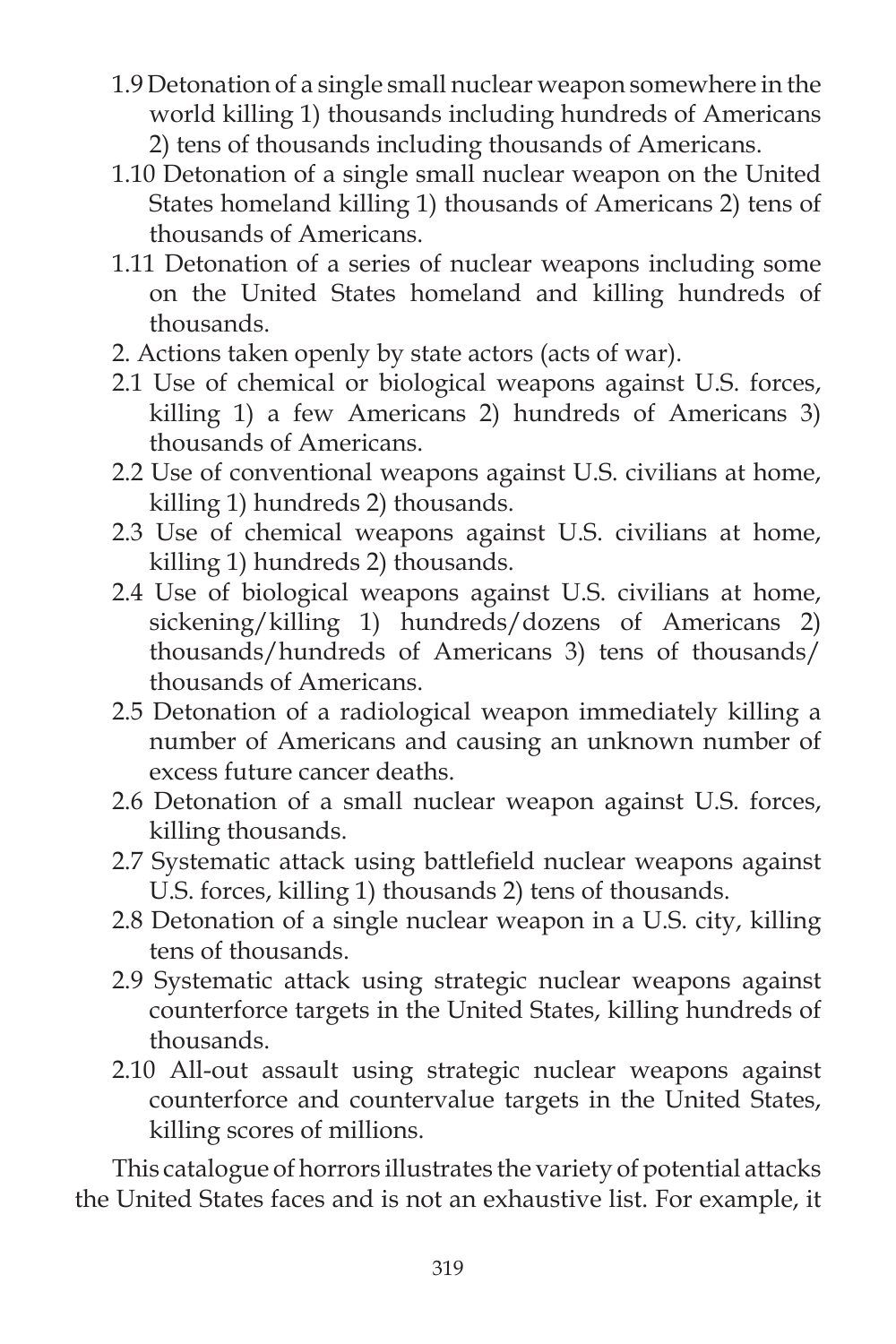does not enumerate certain plausible combinations, such as wartime use of chemical weapons on the battlefield and detonation of a single nuclear weapon in the homeland as a demonstration for purposes of coercion. It is also possible that during wartime, an attack on the homeland might occur without certain knowledge of who was responsible for it. I would also note that notwithstanding the specificity of the list above, the scenarios still remain abstract. A nerve agent attack on a subway system is a chemical attack in accordance with 1.7.1-3 or 2.3.1-2, but so would the poisoning of a city's water supply, even though they are very different problems. Policymakers facing situations in any one of these enumerated categories will face very real particular cases; yet in advance of the fact, the only real possibility is to think in terms of categories of attack.

 I would suggest that this list poses two questions: What should we do to prevent these things from happening? And, what should we do if one or more of them happens anyway?

 We come, then, to the most common answer to both questions; in a word, deterrence. We will threaten action so devastating in response the eventualities, including but not limited to those listed above, that no one will take such actions for fear of unleashing the promised response. This is the doctrine of Mutual Assured Destruction, according to which a nuclear power strives to maintain an "assured second-strike capability" that allows it to annihilate an enemy who has launched even a massive nuclear surprise attack. Short of MAD, we seek to deter the use of even a single nuclear weapon by the possession of nuclear weapons capable of reaching any nation from which an attack might come. The prospect that the United States might "incinerate" an attacker keeps everyone in  $line<sup>2</sup>$ 

 For the moment, let us assume the truth of MAD's premise that the possession of nuclear weapons deters others from using nuclear weapons. This has obvious application to cases 2.6-10 above. But what about the other cases? Is deterrence operating in those cases, and if so, where does it come from? What is doing the deterring?

 To begin with, it is clear that whatever may be deterring the use of biological weapons or chemical weapons, it is not the biological or chemical weapons capability of the United States. Earlier in the 20th century, the United States incorporated in-kind deterrence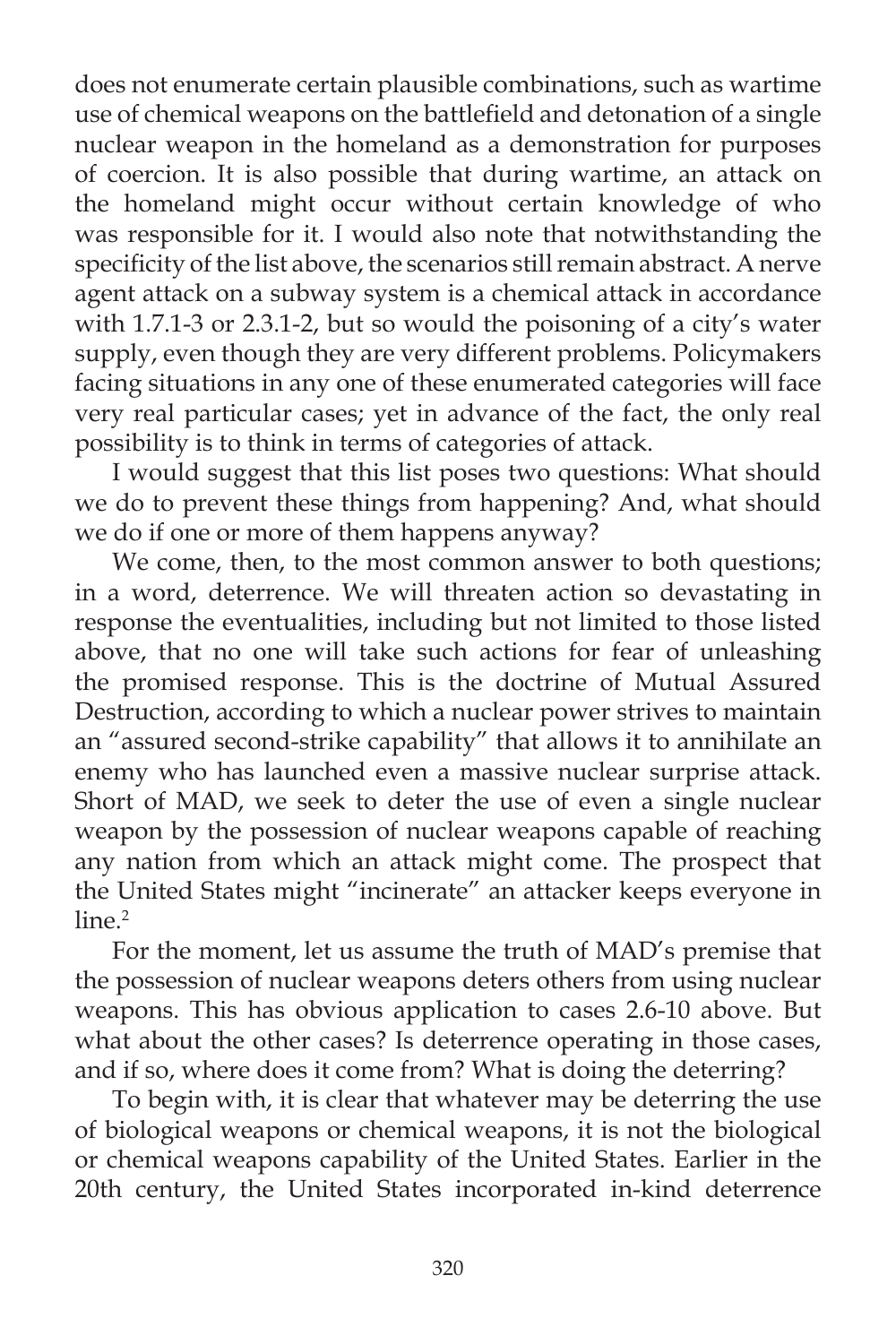in its defense policies, insofar as President Roosevelt articulated a policy not of "no first use" of chemical weapons, implicitly allowing for retaliation in-kind. But now, the United States is a party to the Biological and Toxin Weapons Convention of 1972, and the Chemical Weapons Convention of 1993, each intended to ban the stockpiling and use of these forms of WMD. In the 1925 Geneva Convention, parties foreswore the use of chemical and biological agents, but research and development continued, perhaps in the context of deterrence, though perhaps simply in pursuit of military advantage on the battlefield. The 1972 and 1993 conventions effectively foreclosed the pursuit of such military advantage as well as in-kind deterrence, at least among those willing to be bound by their international undertakings. Senior Bush administration officials previewing a mid-September 2001 Afghanistan options briefing intended for the president came upon a slide that said "Thinking Outside the Box-Poisoning Food Supply." They were appalled and ordered it deleted.<sup>3</sup>

 There is also the question of achieving deterrence through the threat of a nuclear response to a chemical or biological attack.<sup>4</sup> The attempt to deter by this means is very much an open question. For example, on the eve of the first Gulf War, Secretary of State James A. Baker III delivered a note to Iraq's Foreign Minister Tariq Aziz, warning the Saddam regime that any use of chemical or biological weapons by Iraq against coalition forces could bring nuclear retaliation. The name subsequently given to this policy was "calculated ambiguity." There was, no use of such weapons by Iraq in 1991.

Although officials of the second Bush administration discussed reiterating the threat "to use any means at our disposal to respond to any use of WMD" in the aftermath of the  $9/11$  attack,<sup>5</sup> one should perhaps be cautious about concluding too much from the 1991 episode. The Baker message also warned Iraq that setting oil wells on fire could provoke a nuclear response. Should this be an addition to our catalogue of WMD possibilities, a conventional attack against vital economic interests of the United States? Perhaps not, in that Saddam did burn the wells but was not penalized for it.

 But it is further possible that Saddam refrained from using chemical weapons against coalition forces in response to the threat of nuclear retaliation. The psychology here is somewhat complicated.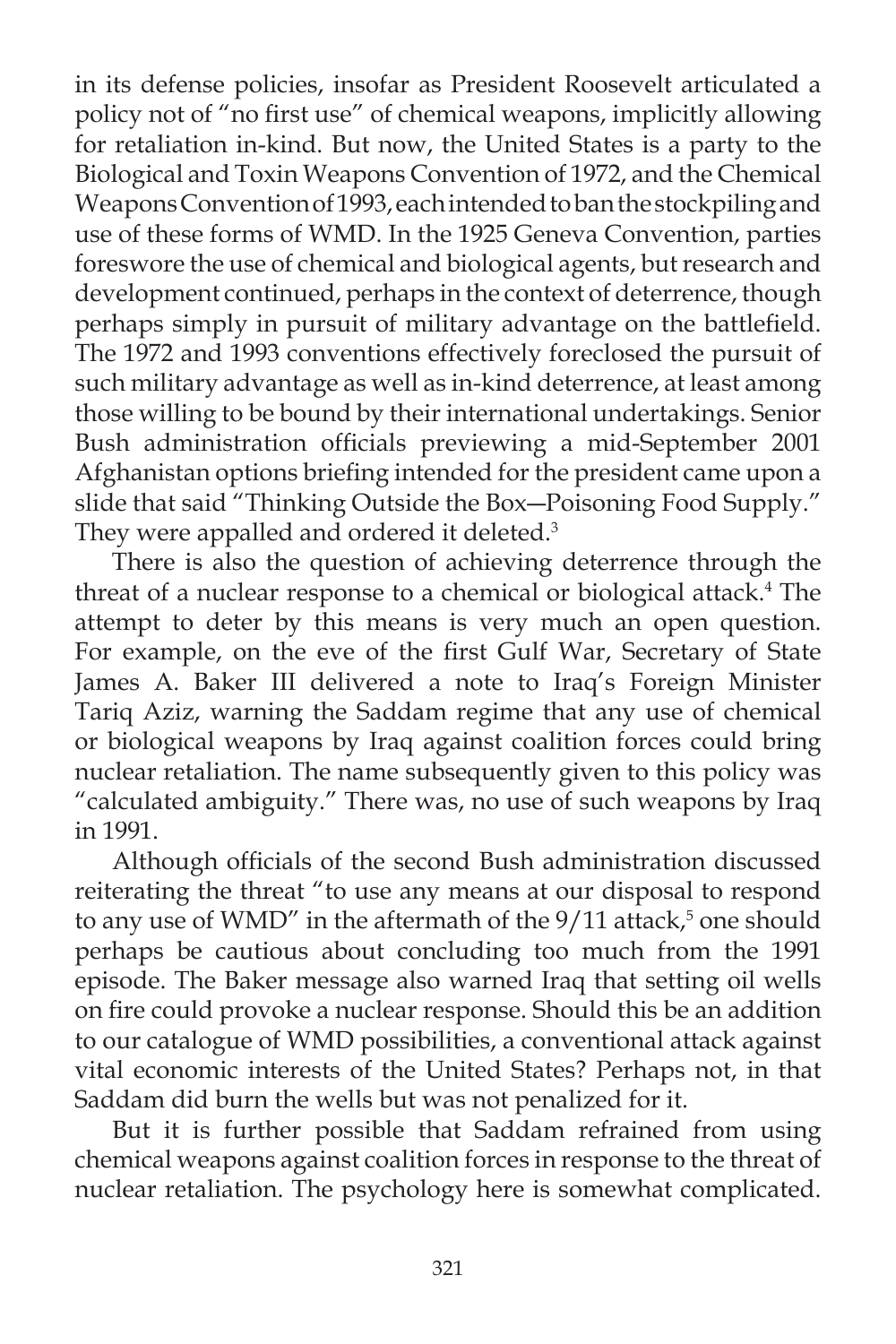If the threat of nuclear retaliation deterred Saddam from doing something he would otherwise have done, namely, using chemical weapons, why didn't the same threat of nuclear retaliation deter him from torching the oil wells?<sup>6</sup>

 One could perhaps argue that Saddam concluded that the United States was bluffing on the oil wells-that there was no way the United States could seriously think that a nuclear response to burning oil fields was warranted, appropriate, acceptable to the international community, etc.―but that the United States was deadly serious about its warning on the use of chemical weapons. Certainly, the latter warning was more emphatic. This argument is certainly possible, though not without difficulty on its own terms. If Saddam Hussein would be deterred by the threat of nuclear retaliation, he also would be deterred, according to most applications of deterrence theory, by the mere possibility of nuclear incineration, i.e., the possibility that the United States is not bluffing. It's hard (though not impossible) to argue that the same threat of retaliation both deterred him and failed to deter him. The proposition that Saddam rationally calculated our true intentions correctly is no better founded than the claim that the Baker ultimatum had no effect on Saddam's calculations, and that he simultaneously decided a) not to use chemical weapons, and b) to burn the oil wells for reasons largely unrelated to the U.S. nuclear threat.

 Speculation about Saddam's rational calculation of true U.S. intentions is further complicated by the contention after the fact by senior Bush administration officials that they were bluffing-that they had no intention of responding to the use of chemical or biological weapons against U.S. forces with a nuclear strike against Iraq.7 If Saddam concluded that he faced nuclear annihilation over chemical or biological weapons usage but not over setting oil fires, he concluded wrongly.

And this leads to the final problem. In general, the threat of using of nuclear weapons in response to attack is at best a "declaratory policy." Even if Bush administration officials had been sincere when they issued their threats rather than engaged in a bluff, we do not know what the response to the use of chemical weapons by Iraq would have been. The notion that Saddam was deterred by the U.S. threat raises the age-old problem of how to prove deterrence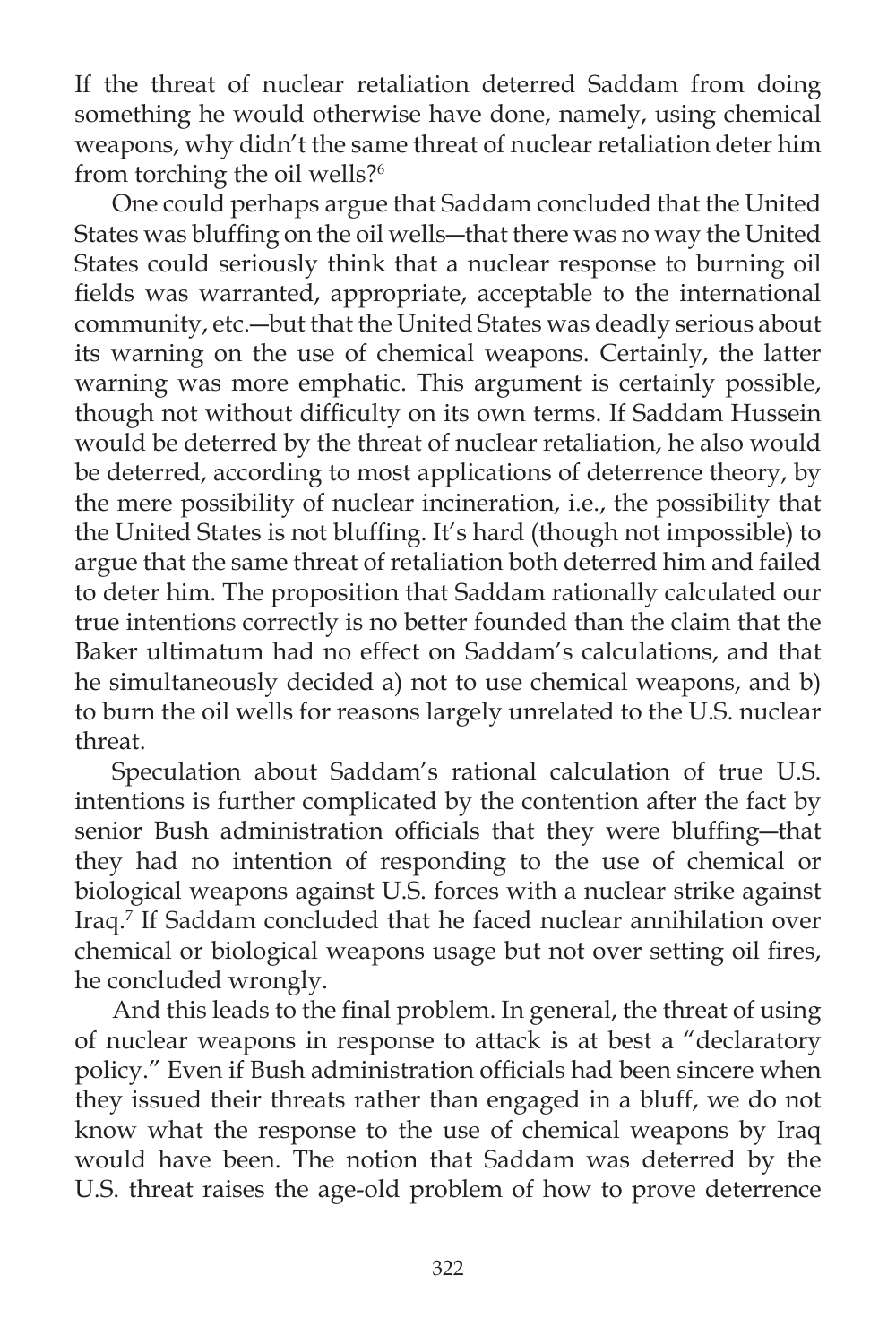worked. This is usually framed as a matter of the impossibility of proving a negative, namely, that someone didn't do something because of a warning about consequences. I would like to embellish the problem by suggesting that "consequences" here is very heavily freighted for something with no actuality. We are asked to equate the *threat* "If A, then B" with the *reality* of "If A, then B," when the proposition is never tested by A (or in the case of the oil wells, where it was tested only to have the actuality turn out to be "If A, then not B"). The point is that notwithstanding anything and everything that has been said beforehand, "A" would give rise to a *decision-point* at which one would choose "B" or "not B." If "A" does not arise, there is no basis for assuming that the decision is "B" rather than "not B." (The assertion that the "mere possibility" of "B" deters "A" is an attempt to wiggle around this difficulty.)

At most, one can know that one *is* bluffing, that one will not do what one says one will do if provoked, having ruled it out (that is, having reached the decision point in advance).<sup>8</sup> But in the absence of the provocation, one does not reach the moment of decision, and so one cannot be said to have decided. "Declaratory policy" is not policy, in the strong sense of established practice; it is declaration.<sup>9</sup>

 Deterrence is generally thought to be an exercise in which one party tries to persuade another party not to undertake a particular action by making the perceived potential costs of the action unacceptably high.<sup>10</sup> The deterring party promises to sufficiently annul the benefit of the action by counteraction to make the action pointless. Thus there is a substantial literature on what it takes to make a deterrent credible in the eyes of the party that one is seeking to deter.<sup>11</sup>

 This focus of attention is important. It reminds us that there is no sense in which the possession of a "deterrent" automatically deters. We must inquire into the mind of the party we wish to deter in order to determine whether deterrence is working.<sup>12</sup> But in another sense, the focus is incomplete. Before we spend too much time on the mind of the party meant to be deterred, we should focus on the details of what's going on in the mind of the party trying to do the deterring.

 If a deterrent works better because it is more credible, then the exercise of proving it credible to the party one wishes to deter begins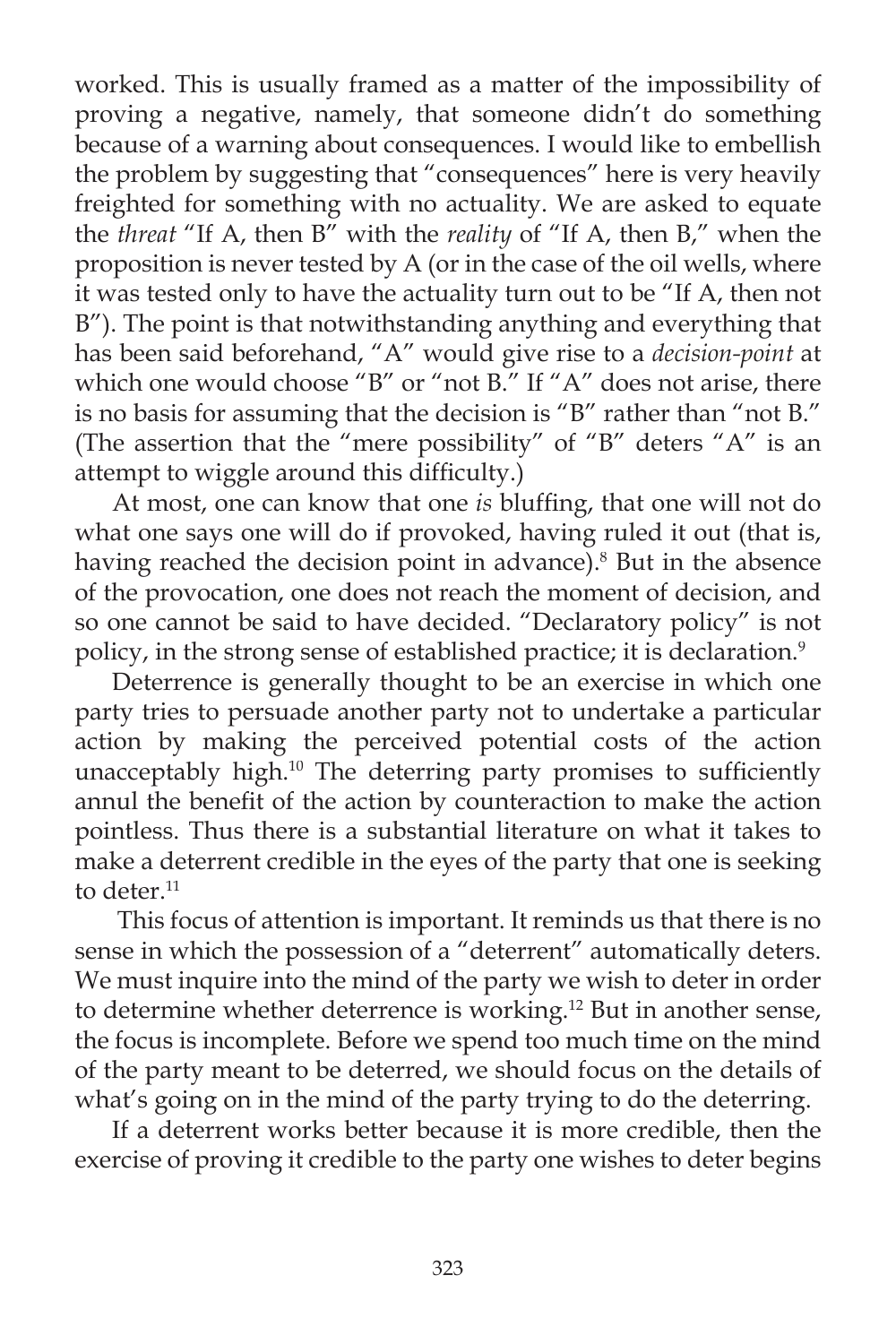with the effort to persuade *oneself* that it is credible. Credibility begins at home. So we ask ourselves the following question: What would we do if someone launched an all-out nuclear attack on us? Or, what would we do in certain horrendous circumstances short of all-out nuclear attack? The answer we proffer is that we would unleash fury in return, up to the limit case, the complete annihilation of our enemy.

 And we do a number of things to demonstrate our intention, *first of all to ourselves.* We build an arsenal of vast power. We ensure that the inevitable vulnerabilities of any given component of it are offset by capabilities in other components. We have the "triad;" the ability to deliver strategic nuclear weapons by land-based missile, by long-range bomber, or by submarine-based missile. We develop weapons systems across a wide range of potential utility, from short-range nuclear artillery shells to intermediate-range missiles to multiwarhead long-range missiles. We have explosive power at our disposal in all magnitudes of which nuclear weapons are capable, from small charges for the local battlefield to the behemoth city incinerators of Armageddon.<sup>13</sup> We have sought and achieved greater and greater precision in our targeting, enabling us to reduce the size of our warheads while still ensuring that the targets we are seeking will be destroyed. And we have "hardened" our nuclear facilities as well as command-communications-control (C3) links to the national command authority in order to withstand the worst an enemy offers and yet be able to strike back.14

 This is not just a matter of hardware, of course. There is an extensive body of military doctrine on how use the weapons effectively. War games simulate every imaginable contingency to test these doctrines. The U.S. Strategic Command headquarters at Offutt Air Force Base in Nebraska, one of nine unified commands world wide, has 2,500 personnel and coordinates the nuclear warfighting capability of personnel and equipment ranging in location from the White House and the Pentagon to *Minuteman* missile silos in Wyoming, Montana, and North Dakota, to strategic submarine bases in Georgia and Washington, to communications satellites miles overhead.15 The literature of military affairs journals takes up warfighting questions at the unclassified level and the Pentagon is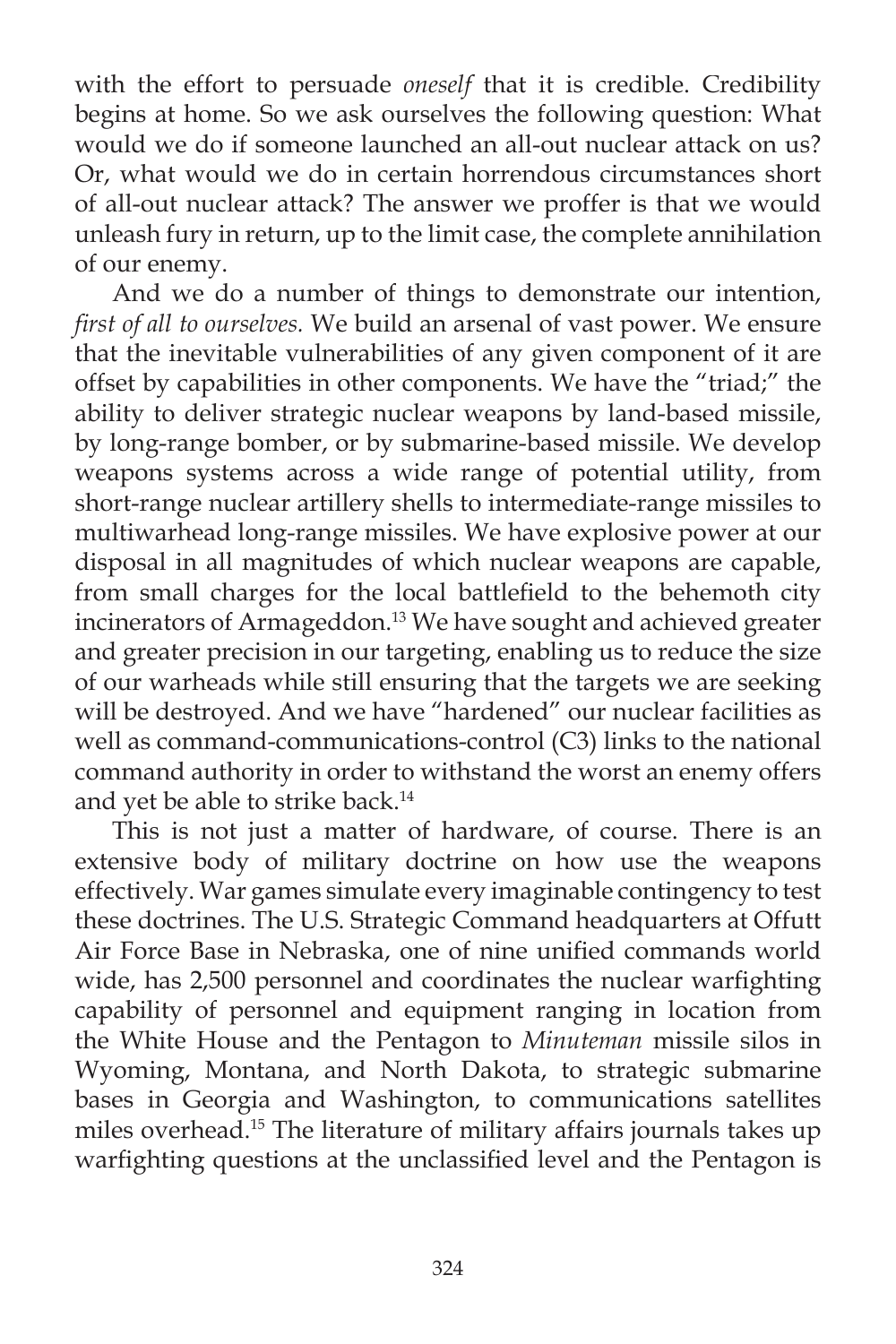full of classified studies on the subject, from the January 10, 2002, "Nuclear Posture Review" on down.

 Beyond the capacity to wage nuclear war in response to a nuclear or other attack, the United States approaches the subject with a certain élan as well. Consider the mythos that has grown up around the "football," the satchel containing the nuclear attack codes that is carried by a military officer who shadows the president of the United States at all times in case of surprise attack. Or consider further the psychological testing of military personnel who have nuclear warfighting responsibilities. We do not want a madman in close proximity to these weapons. Neither do we want someone unwilling, in a pinch, to unleash incineration when ordered.

 All of this is very real. There is no doubt that the United States *could* unleash all-out nuclear war. One day the drill *could* turn out to be the real thing and the hardware, personnel, doctrine, and élan ("yes, sir, it is necessary, lawful, and just to fire this missile") *could* come together as planned. The worst-case *scenario* of planners' nightmares could simply be the worst case―global devastation. We have ensured that all of this is entirely possible.

 We set out to persuade others about what we would do. But the first order of business in doing so is to persuade *ourselves*. It is not surprising that we were able to do so, nor is the fact that we have done so very illuminating. Whenever we found something that was less than convincing in our nuclear weaponry or our doctrine, we tried to replace it or improve upon it. The problem is that while the apparatus is real, in relation to the central question―what would the United States do if attacked in certain ways?―it is only a simulacrum, an elaboration of a central contention that could never be proved by the apparatus because the construction of the apparatus presupposes it, namely, that we would retaliate with everything we have.

 The conceptual problems of nuclear deterrence get worse. Once we have satisfied ourselves that we know what we will do (even though we don't), we turn the inquiry to whether our adversary is, in fact, persuaded. All too often, this is a neglected aspect of assessing nuclear deterrence. It is tempting to conclude that the deterrent―the vast apparatus of nuclear retaliation we have constructed―deters in itself. But it is not the deterrent, the thing, that deters. What deters is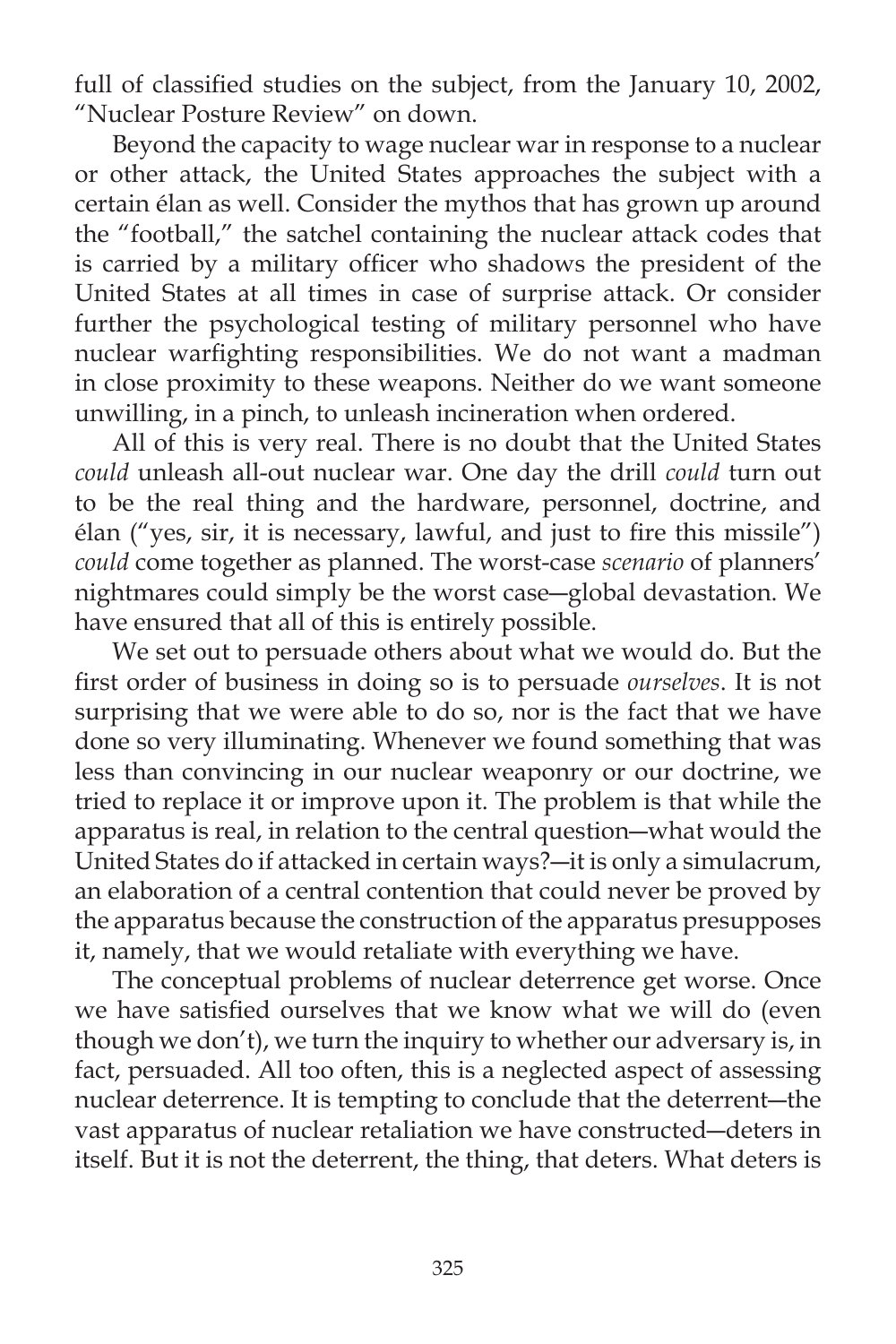the *idea* that the deterrent is effective in the mind of the party whom we are seeking to deter. So we have to inquire whether our effort to deter has the effect of deterring.

 This is problematic for two reasons. First, a party may refrain from taking an action, in particular an action from our list above, for any number of reasons. Consider the case of the United States and the United Kingdom. It is not meaningful to suggest that the reason the UK has refrained from undertaking a nuclear attack on the United States is that the UK fears massive retaliation in return. Surely, the bonds of friendship between the two peoples count for something. This friendship is far more than an epiphenomenon concealing the underlying reality that the UK is deterred by the nuclear weapons of the United States and that the United States is deterred by the UK's. One could make a similar point about why Canadian intelligence services are unlikely to launch covert terrorist attacks from the menu above against the United States.<sup>16</sup> If it is not nuclear deterrence in the form of the fear of massive retaliation that is working in these cases, we are clearly unjustified in ascribing the work of deterrence to *all* cases in which matters do not come to blows. "Peace" is no proof that deterrence is working. "Peace" is no more than a precondition for the question of whether it is deterrence or something else that has kept the peace.

 The second problem is that the assessment of whether our adversaries are persuaded that we would retaliate is actually not much different from the question of whether we have persuaded *ourselves* that we would retaliate. Faced with evidence, for example, that an adversary doubted our willingness to retaliate, we might redouble our efforts to persuade. And no doubt we would continue until we were persuaded that our adversaries were persuaded― which is to say, we are once again engaged in an exercise in persuading ourselves that we would act in the manner we want to believe we would act. This is not a hard sell.<sup>17</sup>

 The reason we set out to persuade ourselves that we would retaliate massively if necessary is that we know that unless we convince ourselves that we were prepared to wage all-out nuclear war in the limit case, we have little hope of persuading our adversaries of the same. In other words, our real purpose is and has always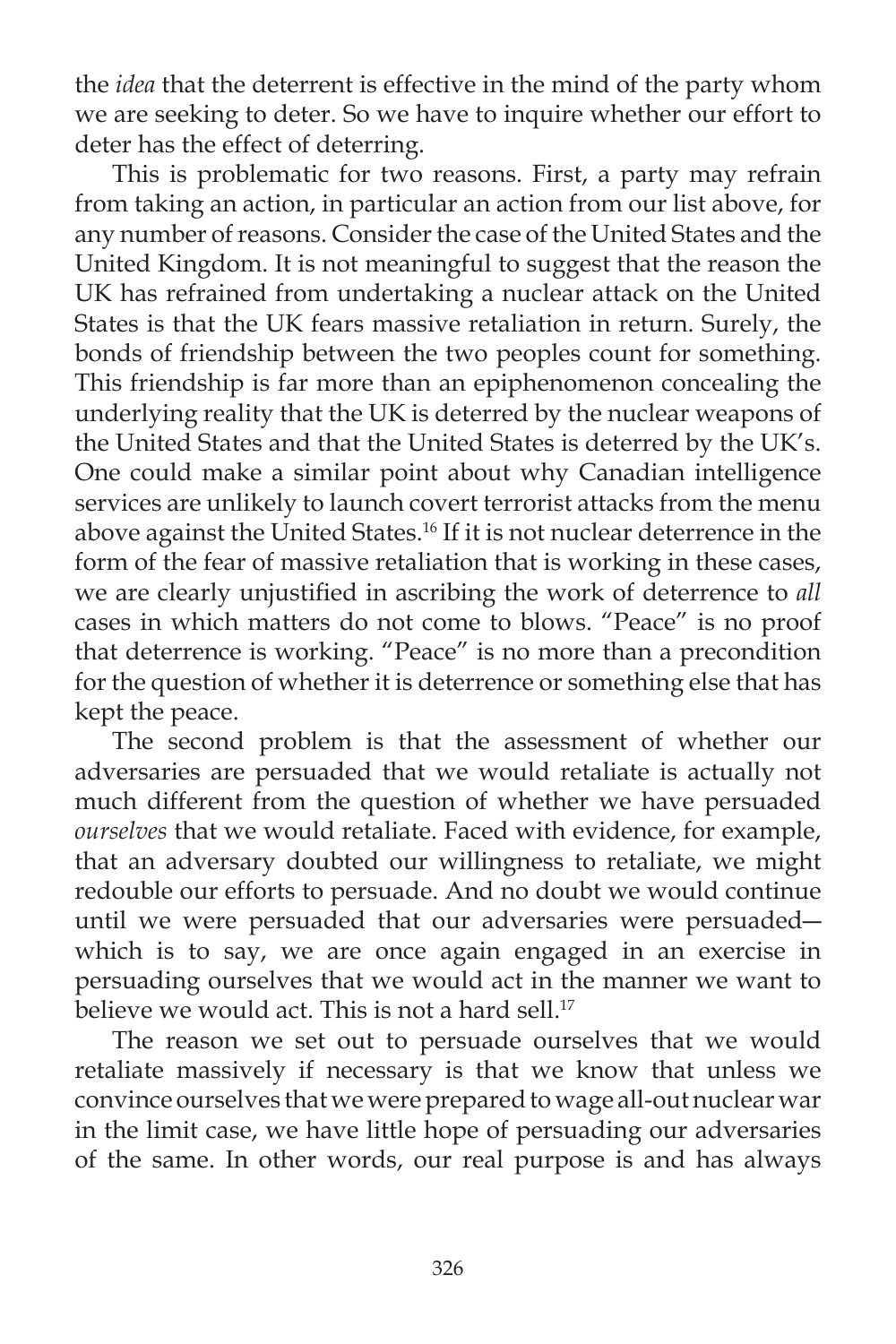been to deter. It turns out that we have never been interested in the question "What would we do if . . .?" Our question all along has been, "How do we persuade our potential adversary not to attack us?" Our answer from the beginning has been "by persuading him that the benefit of attacking us could never outweigh the cost" and, at the limit, "by persuading him that we will annihilate him." Our persuasive power has been assumed from the beginning to rest on our belief that we would retaliate. The purpose of our belief is to persuade. Unfortunately, the disclosure of this fact, which we knew perfectly well all along to have been true but which we, in effect, chose to disregard, colors our inquiry significantly. We have taken one possible answer to the question "What would we do if . . .?" and maintained it, not because we know it to be our answer, but because we think it would be best for us if others believe it is our answer.

 We therefore maintain the position we do in order to ensure that the result is what we desire, namely, a peace that we ascribe to deterrence―a situation in which we are not attacked.18 Without an intention to deter, in fact, what we are doing makes no sense. $19$ Since we do not as a general rule believe that our intentions are expansionist and aggressive, we are clearly not acquiring a nuclear arsenal for offensive purposes. (Whether everyone else shares this interpretation is another question, as is the question of whether these weapons have served a coercive purpose short of detonation.) No, the apparatus exists for the purpose of persuading ourselves that we have persuaded others that, at the limit, they risk massive nuclear retaliation if they attack us. We have a nuclear arsenal not for the purpose of fighting nuclear wars but for the purpose of demonstrating the capability of assured destruction to any potential adversary. This is a product of our desire to persuade our adversaries not to attack us, which in turn we measure by how persuaded we are that they are persuaded. If we think that they *don't* think that they risk annihilation, we take further action to demonstrate that they face that possibility. We enhance our capabilities in the pursuit of credibility. This in turn comes down to the question of whether we are persuaded that we will do what we say we will do, namely retaliate massively at the limit. This, we demonstrate to ourselves through the acquisition of the capability of assured destruction. Nuclear deterrence, and at the limit the doctrine of mutual assured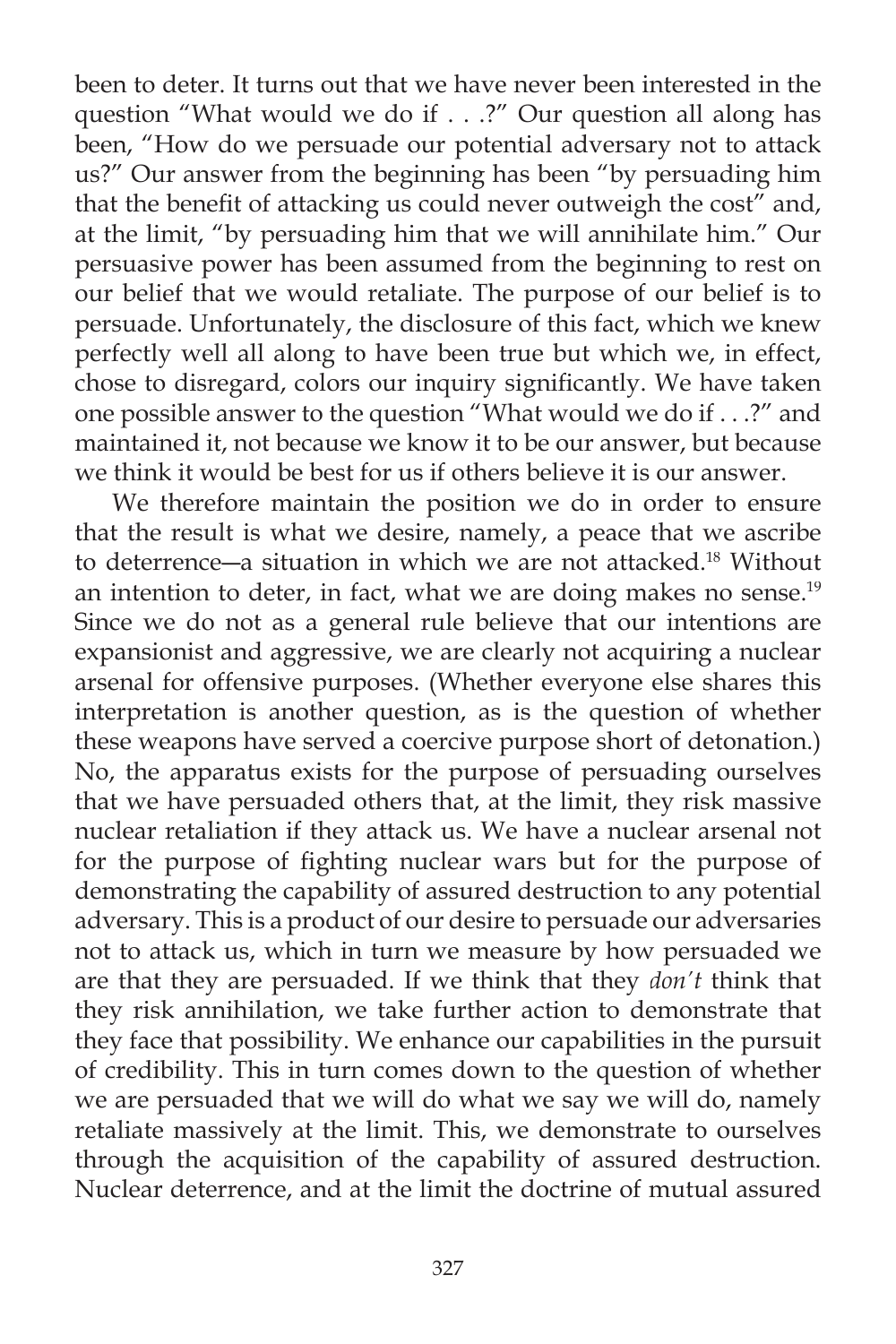destruction, is thus a closed circle of self-persuasion that coexists with nuclear weapons not going off.

 Let us now disrupt the equilibrium of deterrence by returning to the catalogue of horrors above. What could trigger nuclear retaliation? In the first place, it seems highly unlikely that any sort of conventional attack would result in a decision to retaliate with nuclear weapons. The record on the subject is clear. The oil field fires in the first Gulf War did not trigger such retaliation despite a warning to that effect from the United States. The United States did not respond to terrorist attacks traceable to Muammar Qaddafi's Libya in the 1980s with a nuclear attack, but rather with a conventional strike (and one that fell well short of any serious attempt at "regime change.") Moreover, in the wake of the destruction of 9/11, no one seriously proposed the use of nuclear weapons. This cannot be said to have been solely a product of the problem of what to do against terrorist organizations, which are not state actors.<sup>20</sup> Very quickly, the United States determined to take action to topple the Taliban government, but the use of nuclear weapons was never part of the planning, even against al Qaeda targets, for example around Tora Bora.<sup>21</sup> If a nuclear strike against a legitimate military target, such as a concentration of al Qaeda and Taliban fighters in an area remote from civilians, is out, a retaliatory strike for 9/11 aimed at a civilian population or at a military target located near civilians is hard to imagine.

 In the second place, as we have discussed above, if it seems inconceivable that a chemical or biological attack would be met in kind, it is hard to see how such an attack would be met with nuclear retaliation. Nuclear weapons are generally agreed to be the most severe WMD in terms of their lethality and the horror they arouse. Retaliation for a chemical or biological attack by nuclear weapon would be seen as an escalation. It seems far more likely that the United States in such a case would settle on a course of defeating the responsible parties militarily, whether in a conventional war against a state actor or against a state harboring nongovernmental terrorist actors. The goal might be punishment in the form of limited military action, but it would more likely be regime change for the state in question and the eradication of the terror network in a manhunt to the death.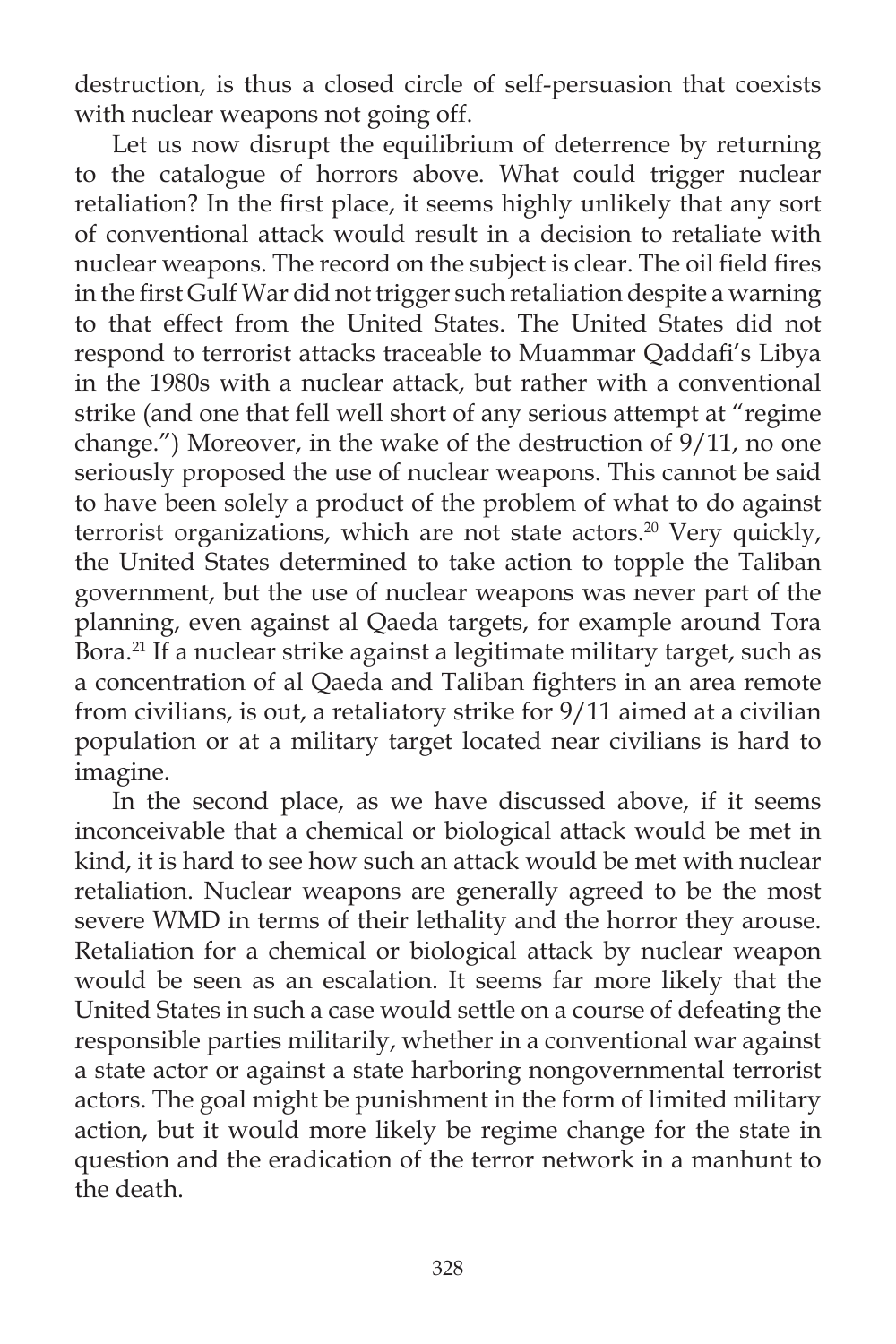A radiological attack would constitute the use of a "nuclear" weapon because it disperses radioactive material. Even here, however, it seems more likely that the response would be he same as it would be to a chemical, biological, or a massive conventional attack: regime change and manhunt.

 We come now to the nuclear scenarios, ranging from a single limited blast up to an all-out assault by a Cold War-sized arsenal. We know what we have said we would do, but we said this for a specific reason: to deter. Our purpose was to try to prevent what we are now hypothesizing was not prevented. Another way to put this is that we have failed in our effort to deter. The threat of nuclear retaliation and at the limit, assured destruction, has not prevented nuclear attack. Now what?

 It is entirely clear that the parties responsible for unleashing a nuclear attack on the United States must be counterattacked and, if possible, destroyed. There would be at least three compelling reasons for doing so: first, punishment; second, incapacitation, so that the same parties could not undertake future attacks; third, deterrence again―to send a message to any persons contemplating similar action that they face death if they proceed.

 It is possible that a retaliatory nuclear strike would be effective in achieving the desired destruction. In the case of state actors, destruction is near-certain.

 This is the decision-point. We could retaliate with nuclear weapons. But would we really want to do that? This is an important question across the range of reasons for counterattacking.

 In relation to *punishment*, whom would we be punishing? First of all, we would hope to eliminate members of a regime or a terrorist group within the zone of total destruction. But we also eliminate many innocent persons, specifically, civilians. It is hard to see what the justification for punishing the civilians would be, unless populations are somehow to be held accountable for the rulers they have. Such a doctrine would run counter to a century's worth of international effort to distinguish civilians from soldiers in order to protect the former.<sup>22</sup>

 What is true of nuclear punishment is also true of nuclear *incapacitation*. We would destroy the capacity of the attackers to repeat their actions, but at the cost of the lives of many people who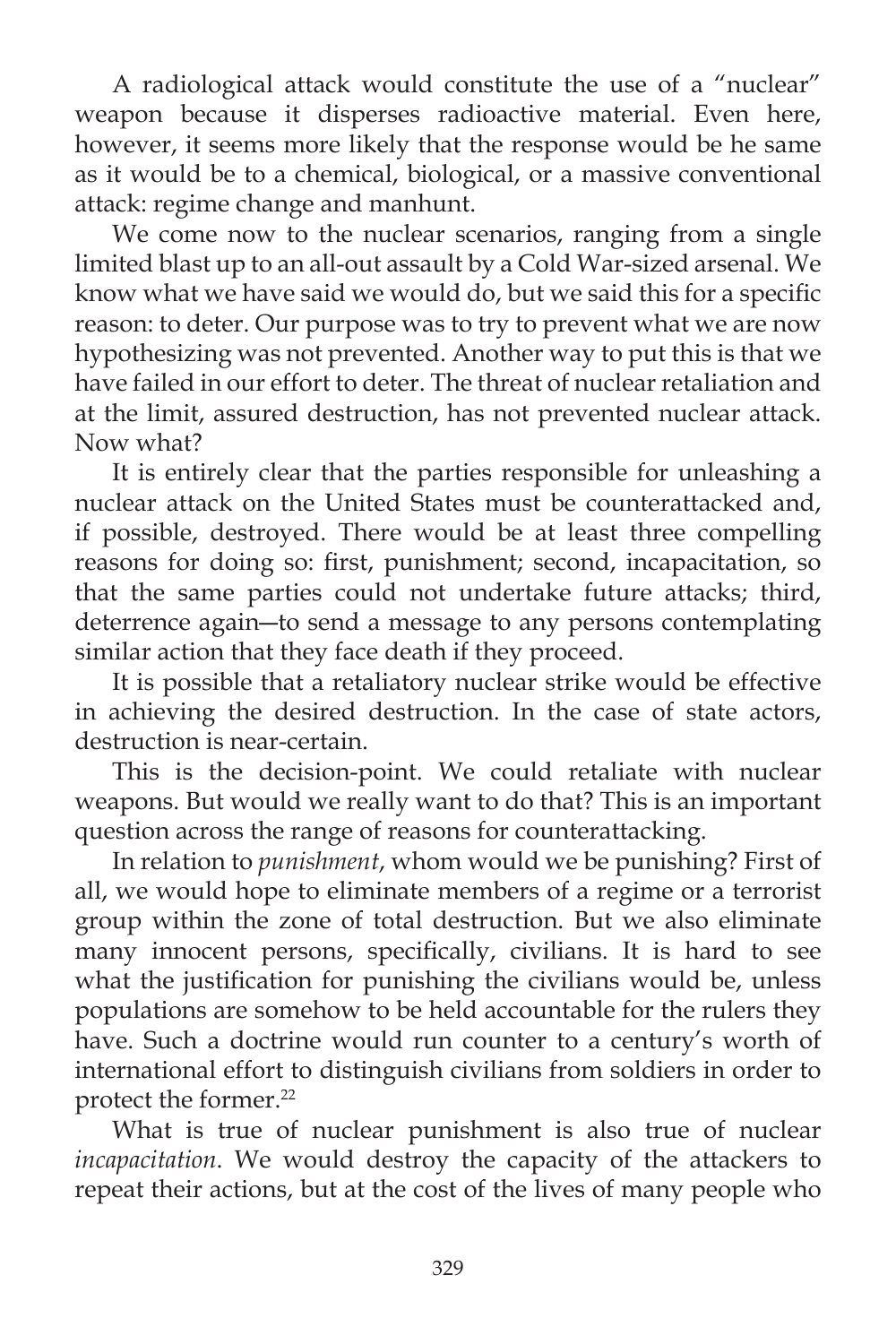did not participate in the attack and who would not be agents in any future attack. One presumes that the decision to launch a nuclear attack on the United States was not put to a plebiscite. The actual number of persons involved in such a decision would be tiny, yet the number of the dead following a retaliatory nuclear strike would be very high.

 Finally, *deterrence*. The temptation is to think of a nuclear counterstrike as a "restoration" of deterrence. But there are problems here. We might say that we have to *do* now what we *said* we would do before―namely, launch a retaliatory strike up to the limit case of complete destruction―in order to establish that we meant business in the first place. Except that we said we would retaliate to try to prevent what occurred, namely a nuclear attack.

 "Deterrence" cannot be said to have completely failed because of the attack. It is possible that some parties refrained from attacking the United States with nuclear weapons solely because they believed that we would do what we said and destroy them. If we fail to retaliate, there is a risk that such a party would conclude that it could "safely" launch a nuclear attack now. But a party that would be deterred in the first case would in all likelihood consider the totality of the U.S. response in calculating whether it should remain deterred or attack. Such a party would likely remain deterred by the prospect of violent regime change or manhunt to the death, because avoidance of those outcomes led the party to decide to be deterred by the prospect of nuclear retaliation in the first place.

 But if we decide to launch a retaliatory nuclear strike, we should not do so under the illusion that we are "restoring" deterrence. Our deterrent, in the case of an attacking party, did not deter, and so "deterrence" cannot be said to have ever described the relationship between the United States and the state or party launching the nuclear attack. *And it is the emergence or existence of such parties that is the problem.* Launching a nuclear counterattack against an undeterrable party may reinforce the seriousness of our purpose in relation to *deterrable* parties―the ones who never doubted the price they would pay for attacking the United States would be too high. But nuclear retaliation will do nothing to restore "deterrence" in relation to undeterrable actors―those who would risk violent regime change or manhunt to death in order to attack us with nuclear weapons.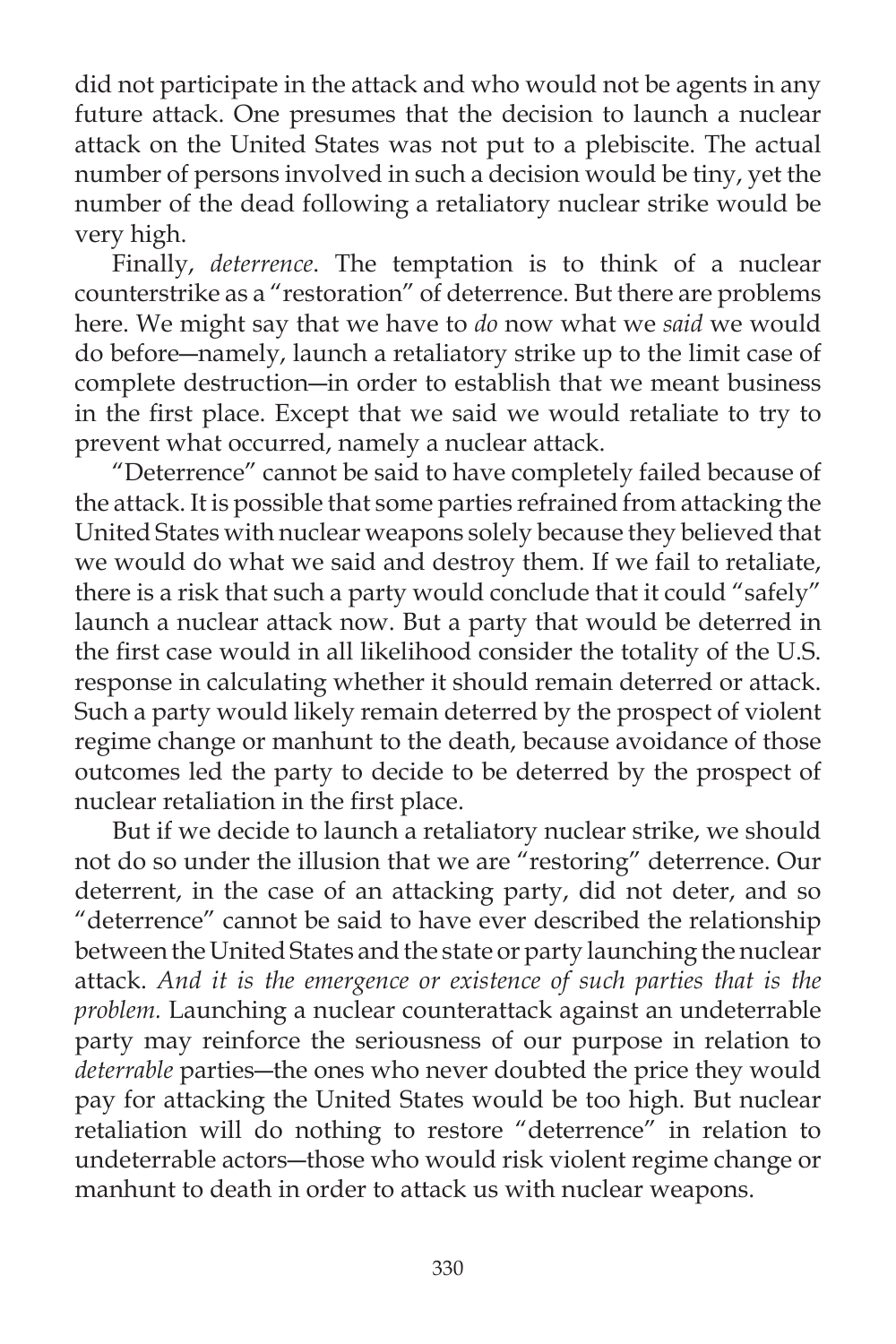But what about the limit case―an all-out nuclear surprise attack on the United States killing perhaps 100 million people?<sup>23</sup> What then?

 It is reasonable to begin by asking whether this question is anything but entirely theoretical. The obvious counterclaim vis-àvis the United States in the 21st century is China. Several comments here will have to stand in for a full discussion of the subject, which is beyond the scope of this chapter. First, to the extent that China needs to be deterred from attacking the United States (or perhaps Taiwan), the United State currently enjoys overwhelming conventional military superiority that would likely deter any deterrable party. Second, China may have the potential to become a rival to the United States on the scale of the Soviet Union, but there is no reason to assume it will become such a rival nor is there reason to act now as if it is such a rival. Third, it is difficult to imagine a government developing a Soviet-sized nuclear capability, which would require formidable economic resources, without also developing a certain bourgeois attachment to the preservation of its own society. Some argue that the Soviet example disproves this proposition, since Soviet military planners contemplated fighting and winning a nuclear war.<sup>24</sup> But what military planners are contemplating is not necessarily identical to what political leaders are contemplating. As it turned out, the Soviet external empire and then Russia's "near abroad" fell away without the arrival of a nuclear crisis-point. One might reasonably hope that any such future arsenal would have deterrence as its purpose just as the U.S. arsenal has deterrence as its purpose.

 But hope is not policy. One could resort to a literal reading of the adage, *Fiat justicia, pereat mundus* ("Let justice be done, though the world should perish"). But for many decades now, presidents and senior officials have chafed for options other than all-out nuclear war. As Henry Kissinger noted of his initial review of strategic doctrine when he became National Security Advisor to newlyelected President Richard Nixon in 1969:

It was all very well to threaten mutual suicide for purposes of deterrence, particularly in case of a direct threat to national survival. But no President could make such a threat credible except by conducting a diplomacy that suggested a high irrationality. . . . And if deterrence failed and the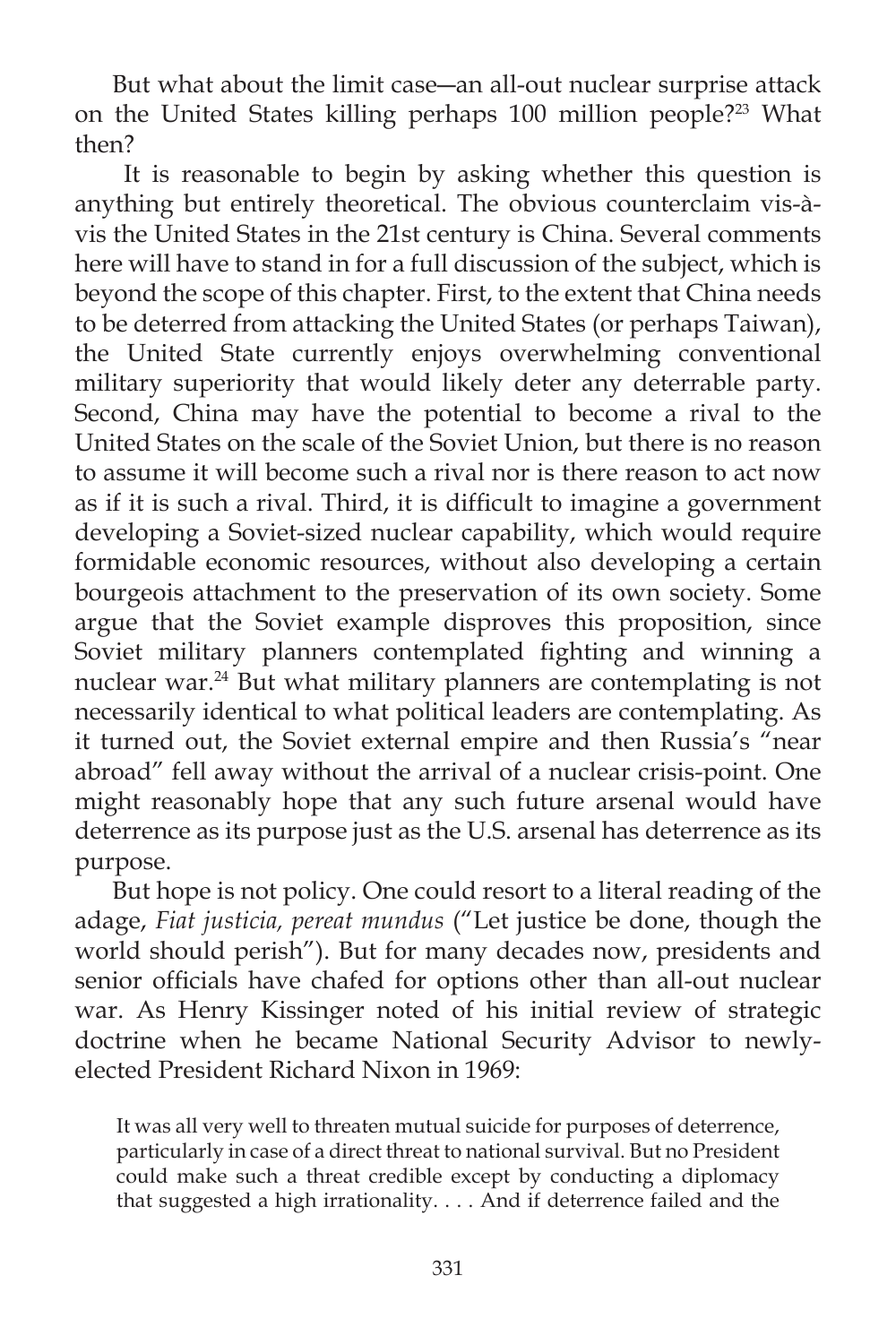President was finally faced with the decision to retaliate, who would take the moral responsibility for recommending a strategy based on the mass extermination of civilians?25

Kissinger sought a doctrine of "strategic sufficiency" based on "not only the destruction of civilians but of military targets as well."26

 Over time the bias has shifted markedly from the destruction of civilians and some military targets besides, to the minimization of civilian casualties in all military operations. This is consistent with treaty obligations and doctrinally enshrined in the military rules for the conduct of war. On March 5, 2003, a senior defense official from U.S. Central Command offered a remarkable Pentagon briefing on "Targeting and Collateral Damage" setting out current U.S. practices: "[O]ur intent is to have a process that not only looks to determine the target's validity, if you will, but then find a means to strike that target to gain the desired military effect without creating an undue effect on noncombatants or surrounding structures."<sup>27</sup>

 Some within the military take this argument to lengths that would no doubt astound general officers of generations past: "A military commander is morally obligated to do as much as he can to preserve the lives of all noncombatants, even if significantly increasing the risk to his own soldiers."28 It is also fair to say that to the extent that "state practice" shapes international law, the recent practice of the United States in such conflicts as the Kosovo air campaign, the war in Afghanistan, and the second Iraq war has established that the United States feels obligated to be mindful of civilian casualties and refrains from attacking legitimate military targets where the military benefit would not outweigh the risk to civilians. Massive nuclear retaliation against civilian targets would be difficult to square with this pattern of practice, even in extremis. It is not entirely clear that an order to launch a retaliatory strike―the planned or anticipated result of which would be tens to hundreds of thousands or millions of civilian deaths―would be lawful and therefore binding.

 Nuclear stockpiles worldwide have been shrinking, from a peak level of over 65,000 warheads in 1986 to about 20,000 in 2002.29 Under the 2002 Strategic Offense Reductions Treaty (the Moscow Treaty), the United States and Russia pledge to reduce the total number of warheads on each side to 1,700-2,200 by 2012.<sup>30</sup> The quantities remaining are sufficient on the *pereat mundus* question,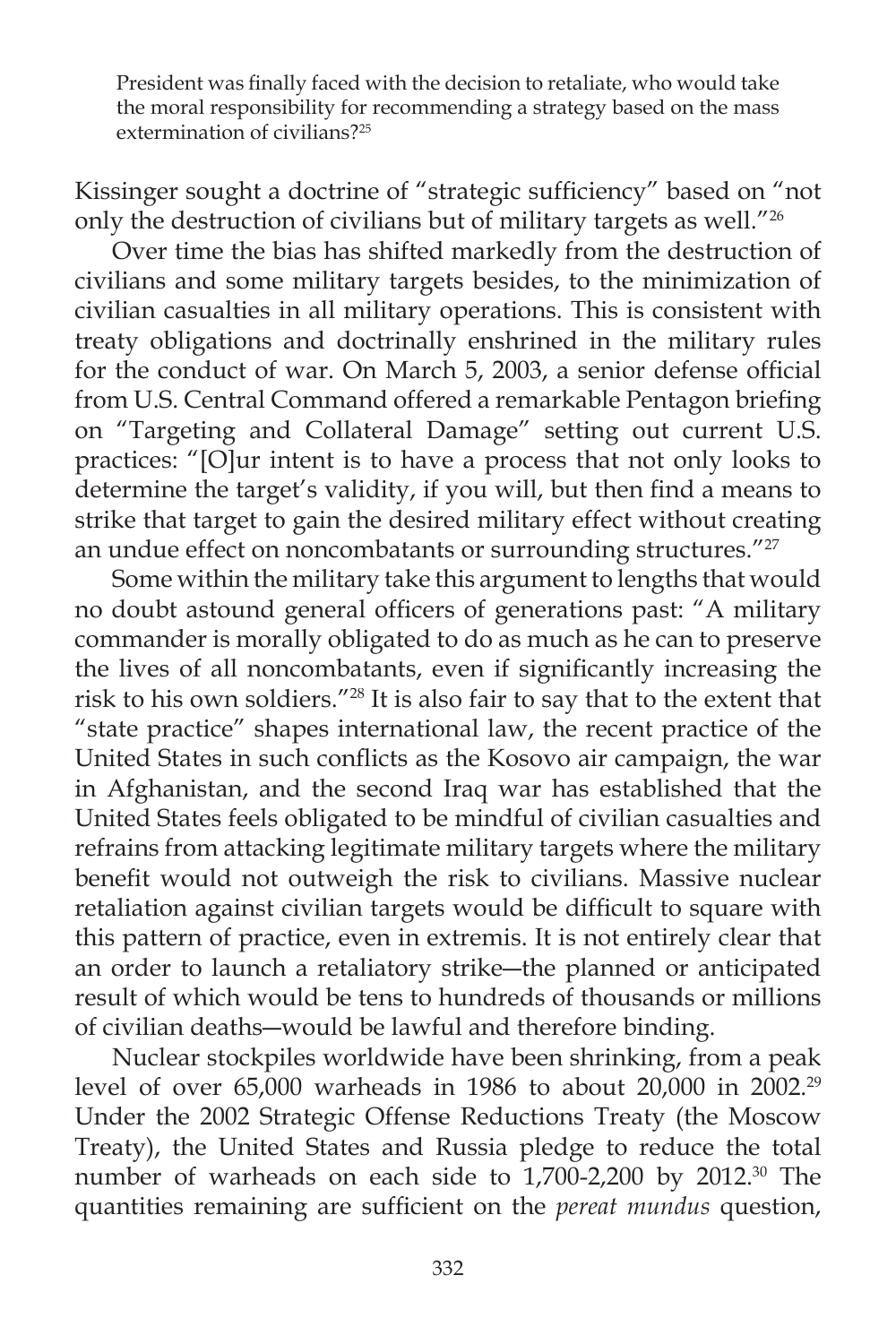at least insofar as their general detonation would likely create a world in which many of the survivors would envy the dead. This reduction in arsenals is related to the concern for civilian welfare in conventional warfare. The yields of nuclear weapons also have been reduced as the accuracy of their delivery systems has increased. At one time in the history of strategic thinking about nuclear weapons, war planners considered that civilian casualties were desirable as "a 'bonus'" when going after military targets. Henry S. Rowen noted in 1975, "[C]ollateral damage is now being seen increasingly as a 'minus.'"31 Yield reduction was by no means a necessary corollary of increased accuracy.

 But increased accuracy in delivery systems is obviously something with broader application. It is an indication of the multiplicity of conventional options military planners and policymakers have at their disposal. A detailed discussion of these changes is beyond the scope of this chapter.<sup>32</sup> Suffice it to say that conventional U.S. military power, as displayed in Afghanistan and Iraq, is capable of extraordinarily swift victory in effecting "regime change"―and with minimal U.S. casualties and civilian casualties.

 As Nathan Leites once asked, in the context of an argument against "assured destruction"-style nuclear retaliatory strikes, "[W]ill the enemy's attack on us not have revealed him as one with whom we would not like to continue cohabiting the world?"<sup>33</sup> That such an enemy must be defeated is certain. What has changed is the means we have at our disposal to remove that enemy from the world. These means are by no means exclusively nuclear.

 As Leites dryly notes, "beginning another effort at establishing a peaceful world with huge destruction without obvious reason might not increase the chance of success."34 In all but cases 2.9 and 2.10 above, those scenarios involving large-scale nuclear attack on the United States by a state actor, U.S. nuclear weapons have little plausible deterrent value because the United States would be highly unlikely to use them. The response against such an aggressor would be regime change and manhunt to the death, the prospect of which will sufficiently deter all those who are deterrable by the threat of nuclear retaliation. Moreover, the threat of nuclear retaliation may even be counterproductive, insofar as such threats distract military planners from preparing and using non-nuclear military options.<sup>35</sup>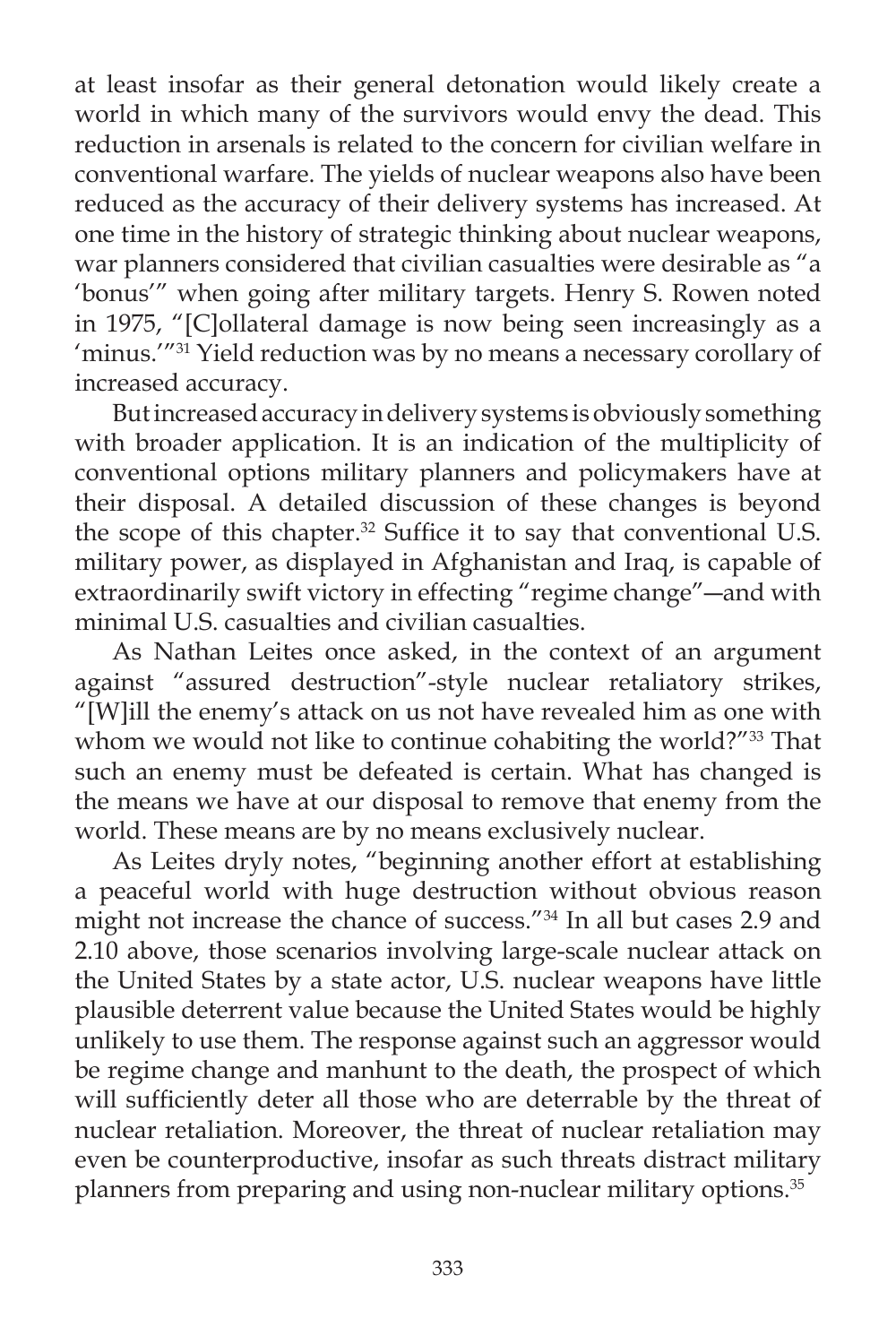Cases 2.9 and 2.10 invite the question of whether a nuclear counterattack would be more effective than a non-nuclear counterattack in terms of both defeating the enemy and "establishing a peaceful world." Under no circumstances would an all-out, "assured destruction" counterattack meet these criteria. It is conceivable that limited nuclear strikes against military targets would be sufficiently more effective than non-nuclear attacks and justify the ensuing greater "collateral damage," i.e., the civilian casualties. It is also possible that further research will result in mini-nukes whose effective use against military targets would generate no civilian casualties. If developed, they may come to be accepted as unexceptional and legitimate weapons for use in wartime—though it seems just as likely that the norm of nonuse of nuclear weapons would persist. And for now, nuclear weapons have a well-entrenched place, indeed pride of place, in the odious category of WMD.

We have sufficient conventional power to deter those susceptible to being deterred. It is doubtful that our assertion that we are prepared to use nuclear weapons targeting civilians across a broad range of contingencies adds much to our efforts to deter. It also seems likely that such threats will be revealed as empty once a decision point arrives. We might be better off by ceasing our efforts to persuade ourselves we will go nuclear, putting the weapons in deep freeze, and augmenting our ability to deal death to precisely those whom we need to kill, and no others.

## **ENDNOTES - CHAPTER 11**

1. Note that the questions under consideration here are posed not generally but specifically with regard to the United States in the international environment at the present moment. It would be a misuse of the conclusions here to apply them without substantial further examination to historical situations, to other countries at the present moment, or to a future international environment that differs markedly from the present.

2. Mearsheimer and Walt use this term in making the case that Saddam Hussein would have remained effectively deterred from smuggling a nuclear weapon to a terrorist network by the possibility of nuclear retaliation. John J. Mearsheimer and Stephen M. Walt, "An Unnecessary War," *Foreign Policy*, January/February 2003, pp. 50-59. The discourse of nuclear deterrence often employs evocative language. Glaser and Fetter, for another example, refer to a "rogue state" risking "complete annihilation" by attacking with a nuclear weapon. Charles L. Glaser and Steve Fetter, "National Missile Defense and the Future of U.S. Nuclear Weapons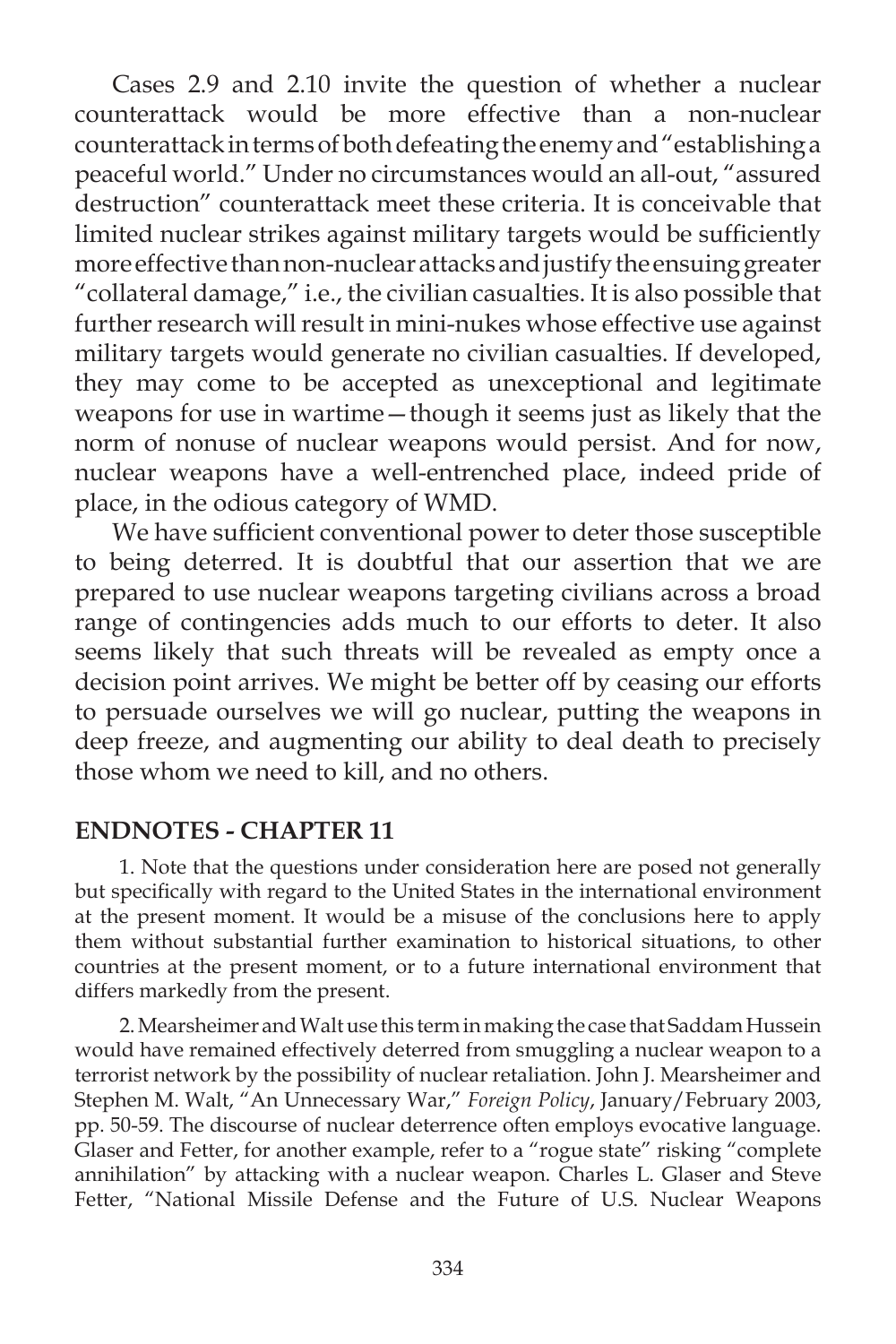Policy," *International Security*, Vol. 26, No. 1, Summer 2001, pp. 40-92. One possible explanation for this is that those undertaking the discussion do not wish to be accused of euphemism in relation to the horror of nuclear war. Another, however, is that the florid language is itself meant to further the project of deterrence. Imagine not just death but "incineration," not just destruction or annihilation but "complete annihilation." The case that the language is not descriptive but rather proffered for political reasons is strengthened by the fact that scenarios envisioning all-out countervalue nuclear war, mutually assured destruction (MAD), nevertheless anticipates many millions of survivors in addition adds to the many millions of dead. See, e.g., endnote 23 below. Payne cites a 1979 Office of Technology Assessment estimate of what he calls "extreme circumstances" resulting in 160 million dead. Keith B. Payne, *Deterrence in the Second Nuclear Age*, Lexington, Kentucky: University Press of Kentucky, 1996, p. 6. The Census Bureau pegs U.S. population as of July 1 that year at just over 225 million., This figure is available at *http://www.census.gov/population/estimates/nation/popclockest.txt*.) In this "extreme" scenario, then, 65 million would have survived, or more than a quarter of the U.S. population at the time.

3. Bob Woodward, *Bush at War* , New York: Simon and Schuster, 2002, pp. 100.

4. Gompert, for example, advocates explicitly threatening a nuclear response to a chemical or biological attack. David G. Gompert, "Sharpen the Fear," *Bulletin of the Atomic Scientists*, Vol. 56, No. 1, January/February 2000, pp. 22-23.

5. Woodward, p. 218. Woodward is paraphrasing the formulation offered by Vice President Dick Cheney. According to a report in the Washington *Times, January 31, 2003, the classified National Security Presidential Directive* 17, the public version of which was released as "National Strategy to Combat Weapons of Mass Destruction" and is available at *http://www.whitehouse.gov/news/ releases/2002/12/WMDStrategy.pdf.* It included the sentence: "The United States will continue to make clear that it reserves the right to respond with overwhelming force―including potentially nuclear weapons―to the use of [weapons of mass destruction] against the United States, our forces abroad, and friends and allies."

6. Sagan notes, in opposition to the conclusion that the nuclear threat deterred Saddam, "[I]t is crucial to remember that the January 9, 1991, Bush letter . . . did not threaten a devastating response only in retaliation to Iraqi use of chemical or biological weapons; Bush also listed Iraqi support for terrorist activities or the destruction of the Kuwaiti oil fields as actions that would cause the U.S. public to 'demand the strongest possible response.' Although Iraq did not use chemical or biological weapons during the war, Saddam Hussein did order terrorist attacks against U.S. targets, and Iraqi special forces did set fires throughout the Kuwaiti oil fields. It is therefore by no means self-evident that U.S. deterrent threats were effective in January 1991, because two of the three actions that Bush said the United States would 'not tolerate' were actually taken by Iraq during the last days of the Gulf War." Scott D. Sagan, "The Commitment Trap," *International Security*, Vol. 24, No. 4, Spring 2000, pp. 85-115.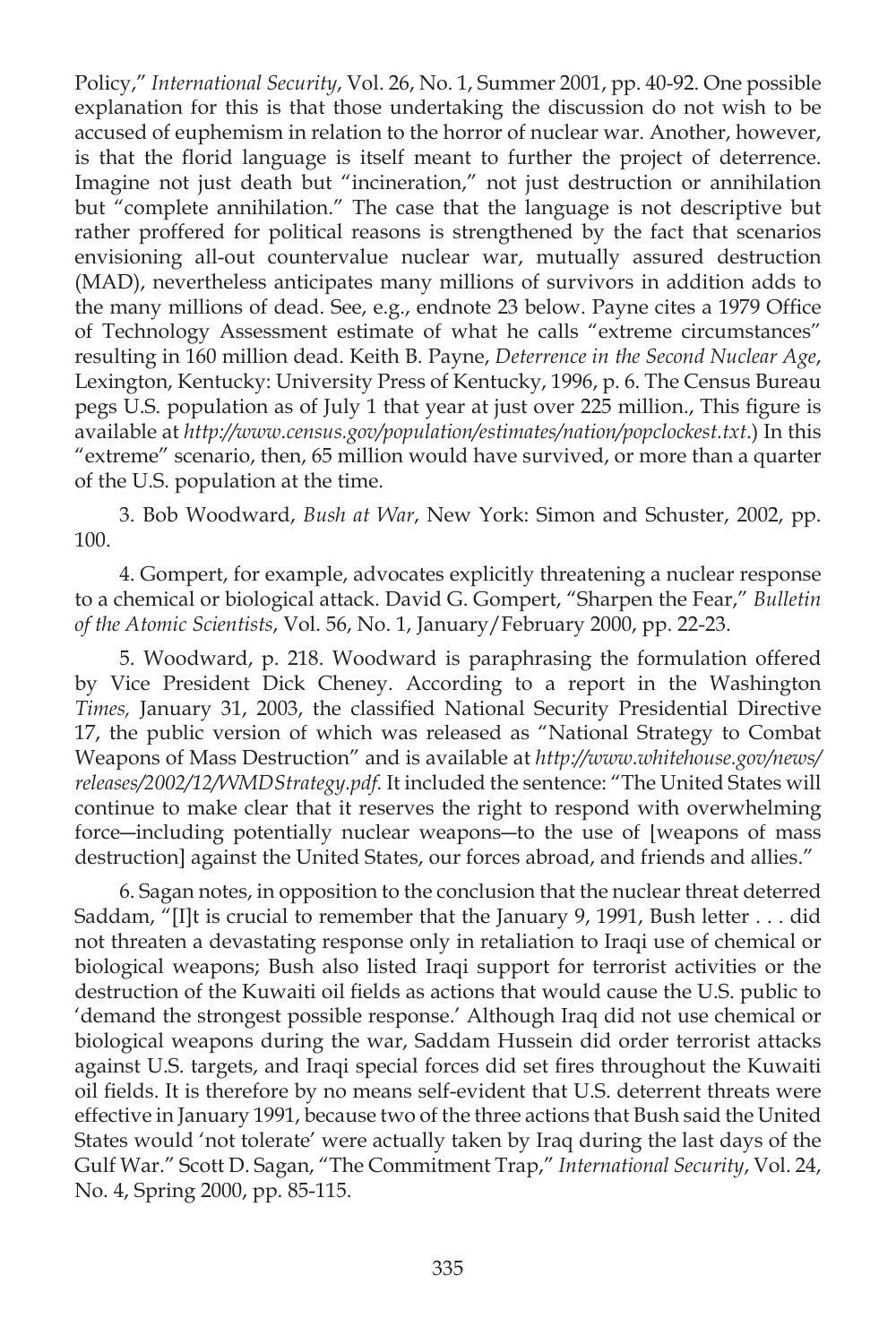7. See the discussion in Payne, pp. 81-87.

8. This contention may also be problematic. I posit a decision point in advance of the possible occurrence of "A" at which decision makers conclude "if A or if not A, then not B"―or, more simply, "in relation to A, not B." Sagan argues that the threat of nuclear retaliation in response to a chemical or biological attack may make such retaliation more likely, whether leaders think they are bluffing or not, because they create a "commitment trap, in which U.S. leaders would feel compelled to use nuclear weapons after a biological or chemical attack because they believe that adversaries and allies perceive that the U.S. reputation for honoring its commitments was at stake." As will be clear from my argument here, I am less concerned about this danger than Sagan, because in my view such threats are not credible. But insofar as I am posing a normative question as well, namely, what the United States *should* do under certain circumstances, I certainly agree with Sagan that the United States *should not* issue such threats because it *should not* act to make good on them.

9. "What cannot be used, cannot deter. Then policy reveals itself as only declaratory." Paul Ramsey, *War and the Christian Conscience,* Durham, NC: Duke University Press, 1961, p. 244.

10. Similarly, "Deterrence works, if it does, by persuading a potential aggressor that the risks of retaliation attached to the contemplated act of aggression outweigh its benefits." Gregory V. Kavka, *Moral Paradoxes of Nuclear Deterrence*, Cambridge: Cambridge University Press, 1987, p. 48. The etymology of "deter" gives rise to a common but in my view inadequate definition, namely, to dissuade through fear, specifically, of punishment. Fear is one reason one might be dissuaded, but it is not the only possible reason, except in a very weak sense. Party A might be deterred from doing X simply because it would be difficult or expensive, having been made the more so by B. If this is fear, it does not rise to the level of existential fear of the sort one associates with nuclear weapons. Another definitional issue is that the term "deterrence" is commonly used in two senses. On one hand, "deterrence" describes the *effort* on the part of the would-be deterrer to deter. On the other, "deterrence" describes the condition said to result from such a successful effort. That we try to deter is not in doubt. In this sense, deterrence has actuality. But its actuality in this sense tells us nothing about whether deterrence has actuality in the second sense.

11. See the discussion in Patrick M. Morgan, *Deterrence Now,* Cambridge: Cambridge University Press, 2003, pp. 15-20, 101-105.

12. See my extended discussion in Tod Lindberg, "Deterrence and Prevention," *Weekly Standard*, Vol. 8, No. 20, February 3, 2003.

13. For a brief description of the current U.S. arsenal, see Robert S. Norris, *et al*., "U.S. Nuclear Forces, 2003," *Bulletin of the Atomic Scientists*, Vol. 59, No. 3, May/June 2003, pp. 73-76.

14. "The USSTRATCOM Command Center is a specially-designed, two-level, 14,000-square-foot reinforced concrete and steel structure containing the critical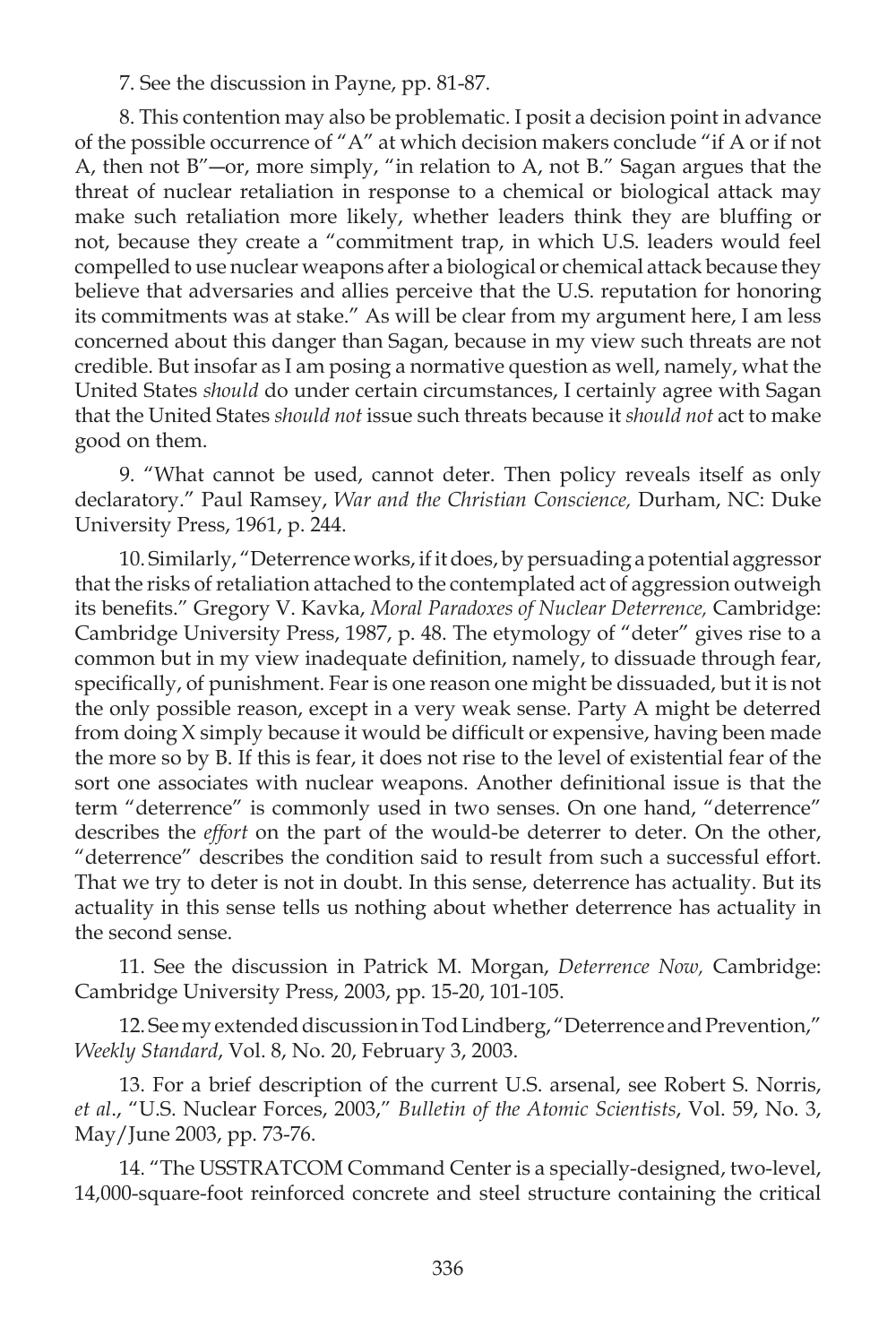information management and communication systems to provide the commander of USSTRATCOM an assured capability to manage forces world wide. In time of war, the underground would be sealed off. An underground emergency power supply, a well supplying an emergency water source, and rations would allow continuous operations without outside support for an extended period of time. Electromagnetic pulse protection is provided for critical command, control and communications equipment as well as supporting utilities. This allows the USSTRATCOM Commander to continuously exercise command over USSTRATCOM forces, even in the disturbed electromagnetic environment which would follow a high altitude nuclear burst." U.S. Strategic Command Office of Public Affairs, Fact File, "Command Center," Offutt Air Force Base, Nebraska. Available at: *http://www.stratcom.mil/factsheetshtml/commandctr.htm*.

15. This information is available at the U.S. Strategic Command website, *http://www.stratcom.mil/*.

16. My argument here and throughout is constructivist in character, as against the realism or neorealism typically underlying nuclear deterrence theory. "Would it be rational today for Canada to assume the worst about U.S. intentions? Or even France about German ones?" Alexander Wendt, *Social Theory of International Politics*, Cambridge, UK: Cambridge University Press, 1999, p. 109.

17. "Because nuclear threats could be controlled and adjusted by changing the force structure, it was considered relatively easy to identify how to adjust the forces as necessary to ensure deterrence stability. Consequently, the effectiveness of U.S. deterrence policy could be maintained with confidence." Payne, p. 71.

18. As Walzer notes, "The strategy [of deterrence] works because it is easy. Indeed, it is easy in a double sense: not only don't we do anything to other people, we also don't believe that we will ever have to do anything. The secret of nuclear deterrence is that it is a kind of bluff. Perhaps we are only bluffing ourselves... ." Michael Walzer, *Just and Unjust Wars*, Second Edition, New York: Basic Books, 1992, p. 271.

19. See Kavka's discussion of "deterrent intentions," "those *conditional intentions* whose existence is based on the agent's desire to thereby deter others from actualizing the antecedent condition of the intention [emphasis added]." Kavka, p. 20. Kavka's concern is the morality of making a threat that one knows it would be immoral to carry out, what he calls a "Special Deterrent Situation", p. 16). My main difference with Kavka concerns the ontological status of a "conditional intention." I don't think a "conditional intention" can properly be called an "intention" when there is *no* intention to actualize it no matter what the conditions.

20. See Tod Lindberg, "How to Fight a Superpower," *Weekly Standard*, Vol. 7, No. 16, December 31, 2001.

21. To my knowledge, no public accounts of internal Bush administration deliberation about war plans in response to the 9/11 attack have mentioned the contemplation of use of nuclear weapons. More generally, some have discussed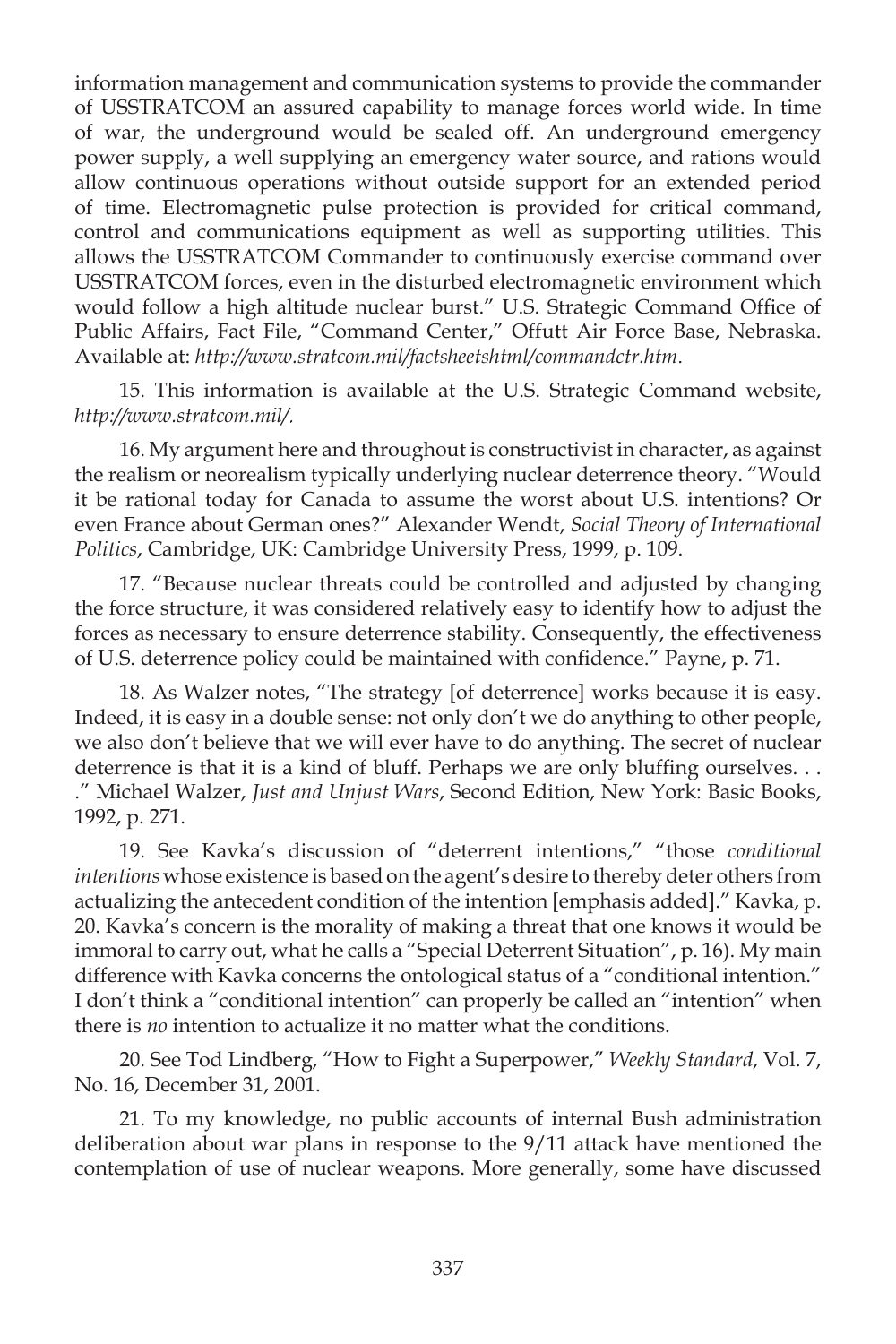the possibility of use of battlefield nuclear weapons by the United States if the latter found itself in danger of losing a major strategic objective, i.e., in military extremis. Also, the Pentagon proposes developing so-called "mini-nukes" with yields of less than five kilotons as a supplement to the B61-11 "bunker buster," and the Bush administration proposed a substantial 11.4 percent increase in the nuclear weapons research and development budget from Fiscal 2003 to Fiscal 2004. See *Physics Today*, Vol. 56, No. 6, May 2003, pp. 27-28, 33. But would the United States actually use such weapons? No bunker has, after all, come under attack by the B61-11. McKivergan argues that the United States should have the capability of preemptively destroying a hardened underground production facility for WMD. Daniel McKivergan, "The No-Nukes Party," *Weekly Standard*, Vol. 8, No. 37, June 2, 2003. But such an attack would amount to a preemptive nuclear first strike of the sort that the nuclear-armed United States did not launch, for example, against the infant Soviet nuclear program. As Sagan notes, "The first use of any nuclear weapon in combat since World War II would be a norm-shattering event throughout the world."

22. For an overview, see the "International Humanitarian Law" section of the International Committee of the Red Cross's website at: *http://www.icrc.org/web/eng/ siteeng0.nsf/iwpList2/Humanitarian\_law*.

23. "[T]he emphasis in [Secretary of Defense Robert] McNamara's statements on nuclear forces and doctrine shifted after 1963 to that of Assured Destruction. The doctrine held that a nuclear exchange would, with high probability, result in over 100 million fatalities in both the United States and the U.S.S.R. . . . The principal test of the adequacy of the U.S. strategic force came to be the ability of our programmed force to produce civil damage, even against a greater than expected threat. The damage criterion settled on by McNamara for determining the size of the strategic force was the destruction of 20-25 percent of the Soviet population and 50 percent of its industrial capacity." Henry S. Rowen, "Formulating Strategic Doctrine," Part III of Vol.4, Appendix K to *The Report of the Commission on the Organization of the Government for the Conduct of Foreign Policy*, Washington, DC: U.S. Government Printing Office, 1975, p. 227.

24. Richard Pipes, "Why the Soviet Union Thinks It Could Fight and Win a Nuclear War," *Commentary*, Vol. 64, No. 1, July 1977, pp. 21-34. Another possible exception to my generalization here might be a government rich enough in exploitable natural resources to afford a large-scale nuclear program without acquiring the bourgeois habits that typically underlie sufficient national wealth for such programs.

25. Henry Kissinger, *White House Years*, New York: Little, Brown, 1979, p. 216.

26. *Ibid*., p. 217.

27. As one of many examples the official proffered during the briefing: "[A] Hellfire missile has only about a 40-pound warhead. So the circle that it might cause damage is relatively small: 60 or 70 feet. On the other hand, a 2,000-pound bomb